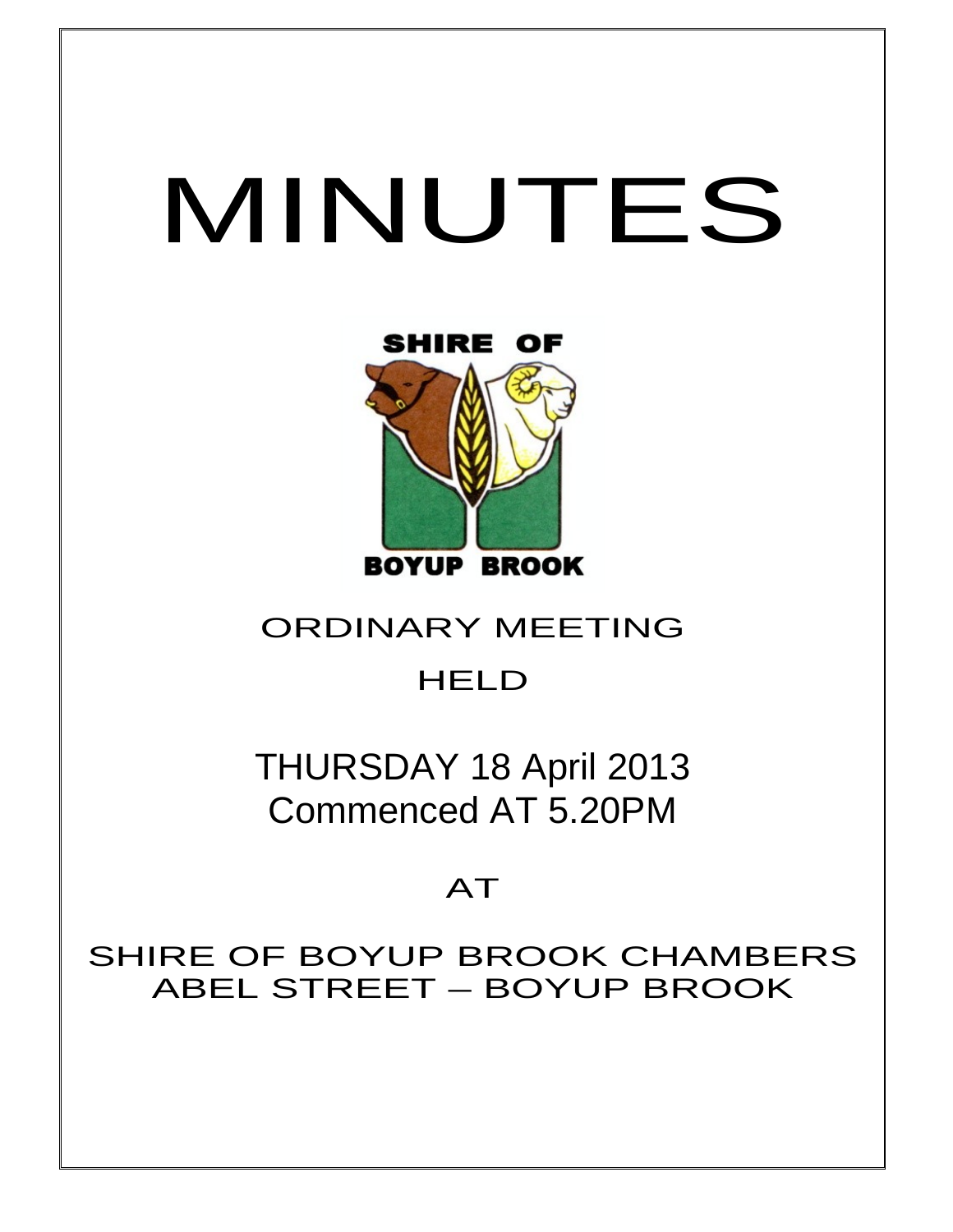## **TABLE OF CONTENTS**

| 1            | RECORD OF ATTENDANCE/APOLOGIES/LEAVE OF ABSENCE PREVIOUSLY APPROVED 3                                   |  |
|--------------|---------------------------------------------------------------------------------------------------------|--|
| 1.1          |                                                                                                         |  |
|              |                                                                                                         |  |
| 1.3          |                                                                                                         |  |
| $\mathbf{2}$ |                                                                                                         |  |
| 2.1          |                                                                                                         |  |
|              |                                                                                                         |  |
| 3            |                                                                                                         |  |
| 4            |                                                                                                         |  |
| 5            |                                                                                                         |  |
| 6            |                                                                                                         |  |
| 7            |                                                                                                         |  |
|              |                                                                                                         |  |
|              |                                                                                                         |  |
| 8            |                                                                                                         |  |
|              |                                                                                                         |  |
|              |                                                                                                         |  |
|              |                                                                                                         |  |
|              |                                                                                                         |  |
|              |                                                                                                         |  |
|              |                                                                                                         |  |
|              |                                                                                                         |  |
|              |                                                                                                         |  |
|              | 8.3.5 Unallocated Crown Land adjacent to Reserve 47025 Reservoir Road, Boyup Brook27                    |  |
|              |                                                                                                         |  |
|              | 8.3.8 Integrated Planning - Corporate Plan, Customer Satisfaction Survey - appointment of consultants33 |  |
| 9            |                                                                                                         |  |
| 10           |                                                                                                         |  |
| 11           | URGENT BUSINESS BY APPROVAL OF THE PRESIDENT OR A MAJORITY OF COUNCILLORS PRESENT 40                    |  |
| 12           |                                                                                                         |  |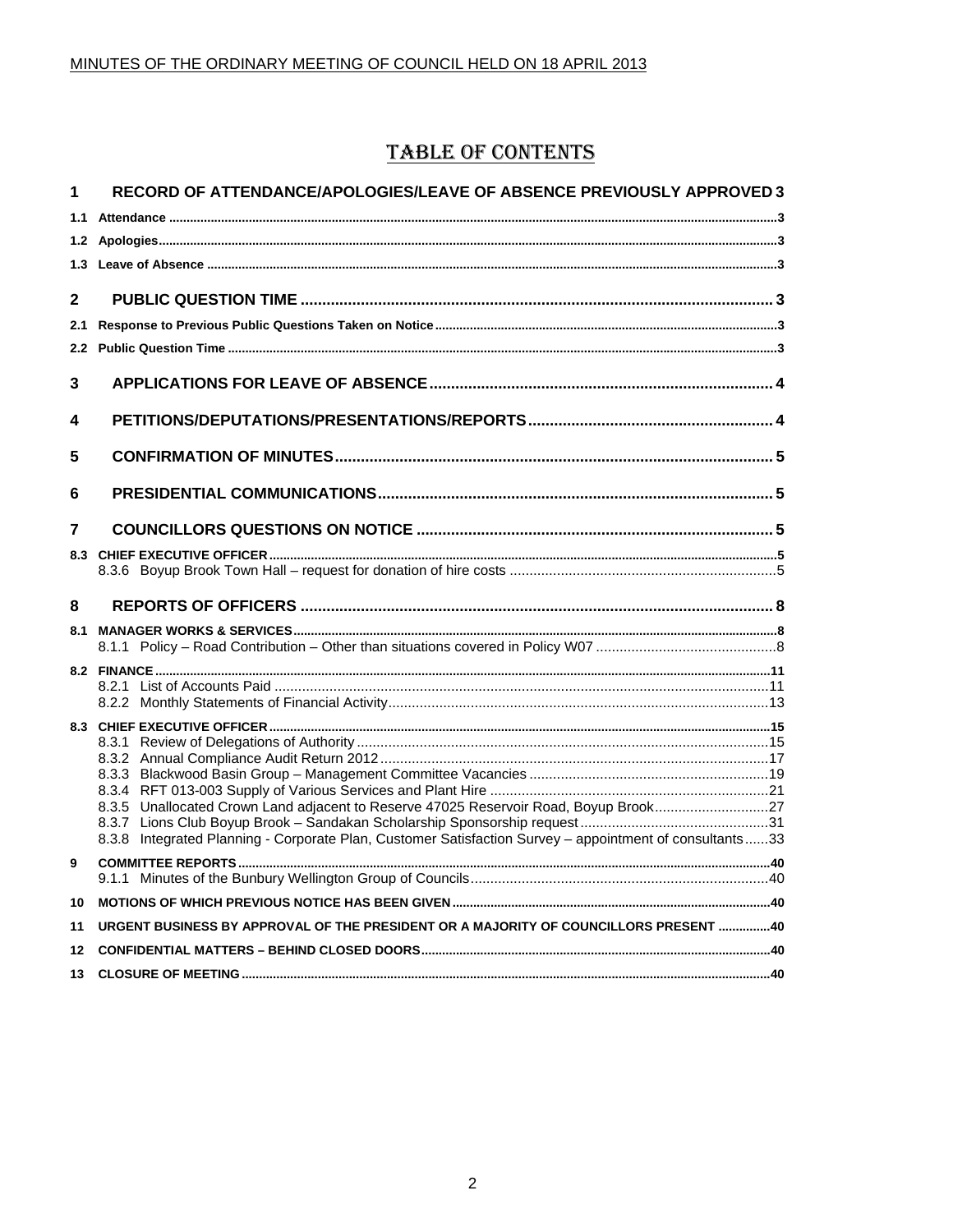#### <span id="page-2-0"></span>**1 RECORD OF ATTENDANCE/APOLOGIES/LEAVE OF ABSENCE PREVIOUSLY APPROVED**

#### **1.1 Attendance**

Cr M Giles – Shire President Cr K Moir – Deputy Shire President Cr G Aird Cr E Biddle Cr J Imrie Cr P Kaltenrieder Cr B O'Hare Cr T Oversby Cr R Walker

| STAFF:  | Mr Alan Lamb (Chief Executive Officer)<br>Mr Rob Staniforth-Smith (Manager of Works & Services)<br>Mrs Maria Lane (Executive Assistant) |
|---------|-----------------------------------------------------------------------------------------------------------------------------------------|
| PUBLIC: | Mr & Mrs Price arrived at 5.18pm and left at 5.32pm<br>Mrs Sue White arrived at 5.25pm and left at 7.02pm                               |

- **1.2 Apologies**
- **1.3 Leave of Absence**

#### **2 PUBLIC QUESTION TIME**

#### **2.1 Response to Previous Public Questions Taken on Notice**

Nil

#### **2.2 Public Question Time**

Request by residents for the sealing of 750 metres of Six Mile Road Dinninup intersection with Boyup Brook-Arthur River Road due to safety concerns and dust nuisance.

Is Council willing to review its decision and appreciate that our four families living within 50 metres of the road and within 750 metres of Boyup Brook Road are disadvantaged by way of dust that is not replicated by the other locations referred to in the report to the March Council Meeting? We have visited the sites in order to make an objective comparison and they appear unlikely to carry the same volume, traffic diversity and safety issues.

Furthermore is Council willing to acknowledge that Six Mile Road has become a short cut for a wide range of vehicles from Road Trains, semi-trailers, fuel tankers, electricity grid service vehicles, agricultural equipment, local trades, people going to the Golf course and other places in the shire and beyond as far as Arthur River, Kojonup even Esperance?

Will Council also acknowledge that the problem is not whether it's fifty or seventy a day, but the condition of the road and the impact it has on road safety and residents that live close to it? Does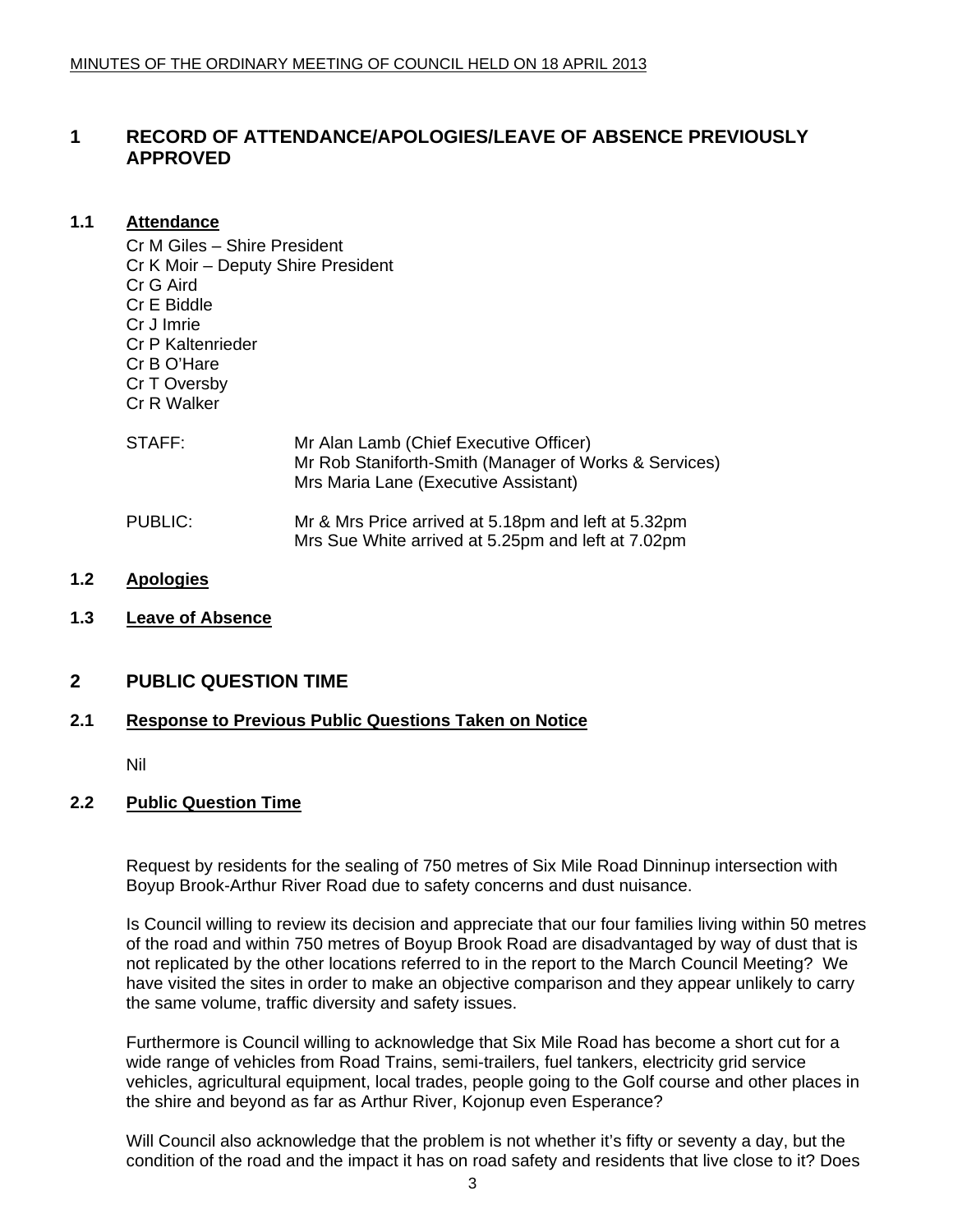<span id="page-3-0"></span>council really believe reduced speed – if permitted – will make a difference. Does Council really believe reduced speed signs – if permitted – will make a difference. Does Council realise that grading that section of the road makes the matter worse because then we have to eat brown talcum powder instead of brown dust?

Reference was made in the March report to creating a precedent. Will Council accept that the precedent has already been created by way of the 1.6km of bitumen from the southern end of Six Mile Road north to the Golf Course?

Why is Council considering a new policy, when it appears it may have the power to deal with our problem under W07 Construction Standards? Rural and Notes 3 subject to site conditions, slope etc. Also note 4 as determined by Council?

The supporting comment states in part that "with the increased desire by residents to have roads upgraded" Is this true? Because correspondence I have seen suggests that the only request in resent times is our request regarding Six Mile Road.

How can Council adopt a draft Policy without a requirement for advertising?

Does Council acknowledge that it has an important role to play, because it has the ability to alleviate the disadvantage, and isn't it better to say "How can we fix the problem" instead of "Sorry we can't help you?

John & Phyllis Price – Lot 2 Six Mile Road Dinninup

#### **3 APPLICATIONS FOR LEAVE OF ABSENCE**

Nil

#### **4 PETITIONS/DEPUTATIONS/PRESENTATIONS/REPORTS**

Cr Oversby attended the Boyup Brook District Pioneers Museum AGM on 10/04/13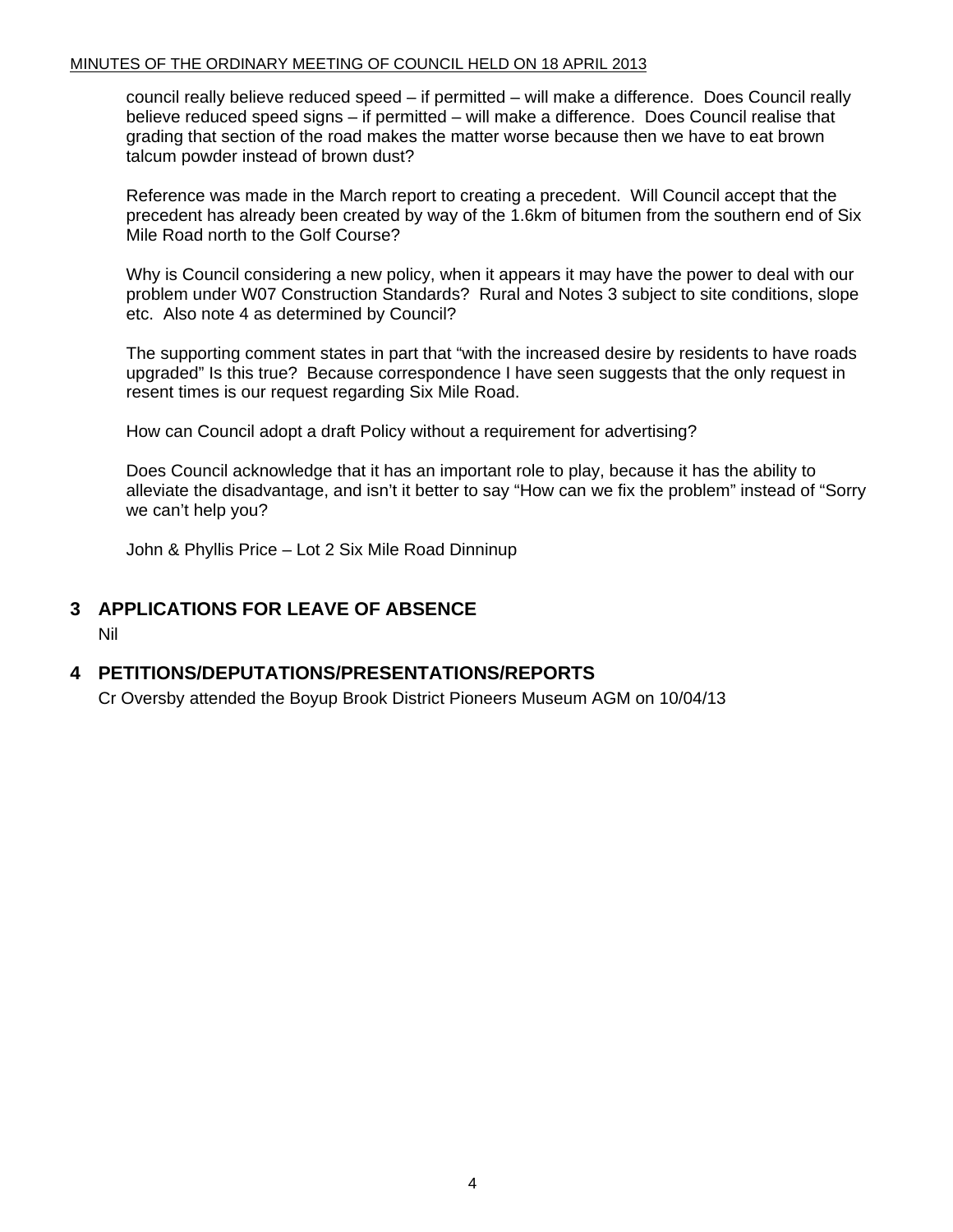#### <span id="page-4-0"></span>**5 CONFIRMATION OF MINUTES**

#### **5.1 Ordinary Meeting of Council - Thursday 21 March 2013**

#### **COUNCIL DECISION & OFFICER RECOMMENDATION**

**MOVED: Cr Kaltenrieder SECONDED: Cr Walker SECONDED: Cr Walker** 

**That the minutes of the Ordinary Meeting of Council held on Thursday 21 March 2013 be confirmed as an accurate record.** 

**CARRIED 9/0 Res 46/13** 

#### **6 PRESIDENTIAL COMMUNICATIONS**

Attended Bunbury Wellington Group meeting held at the Shire of Capel on 25<sup>th</sup> March 2013. Attended meeting with John Wood regarding Lifestyle Villages on 3<sup>rd</sup> April 2013.

**7 COUNCILLORS QUESTIONS ON NOTICE**  Nil

#### **8.3 CHIEF EXECUTIVE OFFICER**

#### **Change to Order of Business**

**That the order of business in the agenda be changed to allow Item 8.3.6 to be brought forward and dealt with at this time.** 

#### **8.3.6 Boyup Brook Town Hall – request for donation of hire costs**

| <b>Location:</b>                       | <b>Boyup Brook Town Hall</b>                    |
|----------------------------------------|-------------------------------------------------|
| <b>Applicant:</b>                      | Heated Multi Purpose Therapeutic Pool Committee |
| <i>File:</i>                           |                                                 |
| <b>Disclosure of Officer Interest:</b> | None                                            |
| Date:                                  | 10 April 2013                                   |
| Author:                                | Alan lamb                                       |
| <b>Authorizing Officer:</b>            | Not applicable                                  |
| Attachments:                           | Copy of letter                                  |
|                                        |                                                 |

#### **SUMMARY**

The purpose of this report is to put before Council the Heated Multi Purpose Therapeutic Pool Committee's (HMPTPC) request for hall hire fees to be donated. The recommendation is that Council agree to this.

#### **BACKGROUND**

 The HMPTPC is a subcommittee of the Boyup Brook Recreational Swimming Club incorporated which has been advocating and raising funds for a heated pool facility.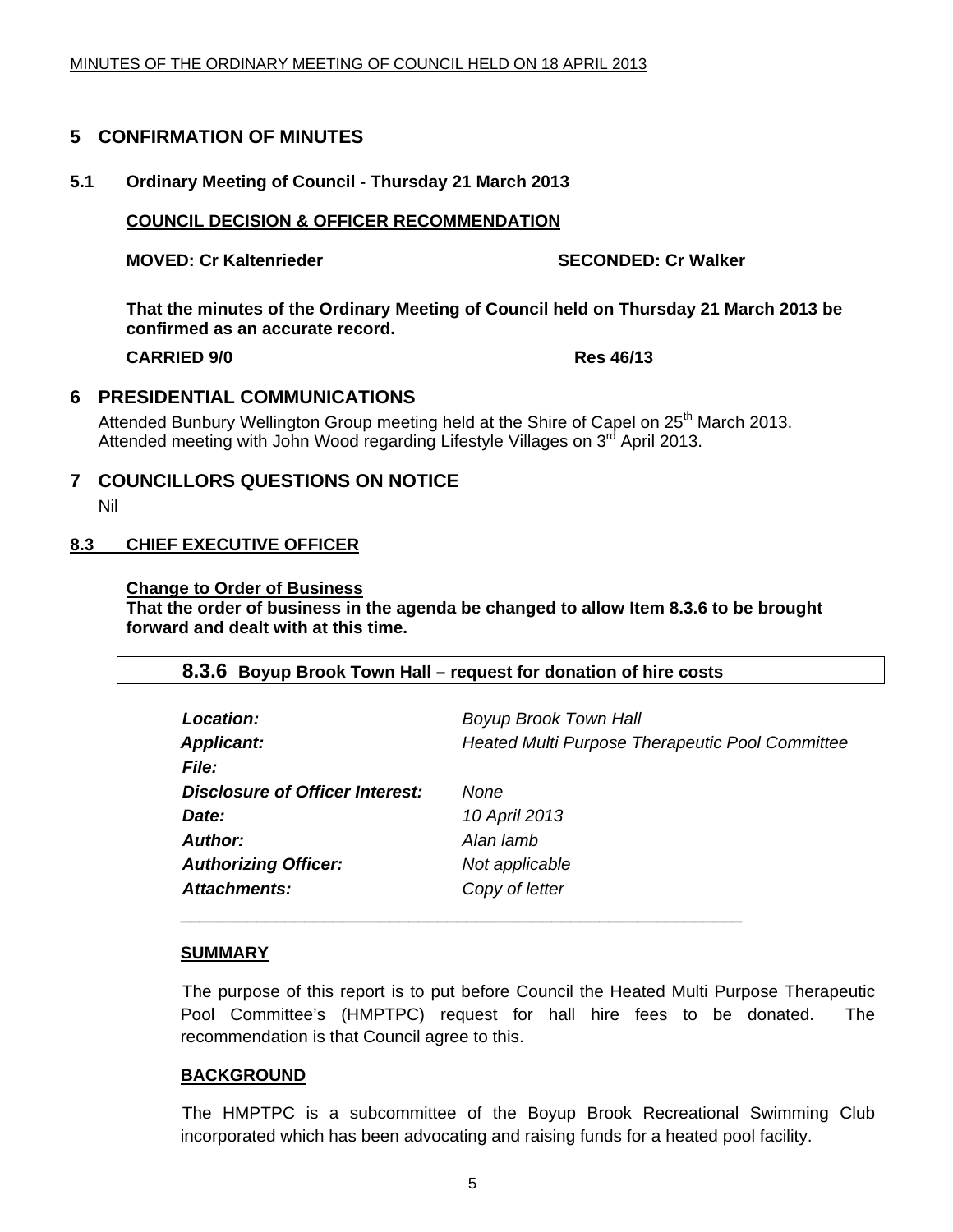The group has conducted fundraising activities in the Town Hall in the past and Council has donated the hall hire fees. The group generally limits its call to Council for free use of the hall to one major fund raising event per year and this is the group's event this year.

#### **COMMENT**

 The HMPTPC has used the Town Hall for its joint Boyanup Antiques Collectors Group Antiques, Collectables and Craft Fair in the past and it is understood that attendance was good. The event is held over two days and this year it will be  $18<sup>th</sup>$  and  $19<sup>th</sup>$  of May 2013. From recollection the set up was done on the Friday afternoon and the break down was on the Sunday afternoon.

Last year there were problems with the power supply to the Hall, something caused the pole fuse to blow on a number of occasions. The emergency generator was started each time and in the end it was left to run to save the cost and inconvenience of regular call outs. The power failures may have been attributable to a faulty piece of equipment or an over load from a piece of equipment. The first occurred on the Friday night when a kettle or the like was plugged in. In any event, work is scheduled to be done on the power and it is hoped that this will occur before the planned use. There were some hold-ups in getting the work done, a survey was required to establish the lot boundaries and now we are waiting for Western Power to do the required work.

There is a concern that the Hall use appears to include a number of people camping in the Hall over night and this is not a desirable use because the facilities are not set up for habitation. It is understood that the people camping there do so as a security measure for the goods etc that remain there overnight. It is possible that people selling things at the fair may factor in that there will be no accommodation costs and this may make the event more viable for them. Further, the added cost of alternative accommodation for a couple of nights might impact on their decision to have a stall at the fair.

After hour's problems and callouts, to power outages etc, are often difficult for the facility users and the Council staff involved, and these difficulties are amplified when the problems occur at night time. On balance then whilst there may be a need for some security presence at the Hall at night it is suggested that this should be limited and that the Hall should not be used as free accommodation.

#### **CONSULTATION**

The author has spoken with other members of staff.

#### **STATUTORY OBLIGATIONS**

Nil

#### **POLICY IMPLICATIONS**

Nil

#### **BUDGET/FINANCIAL IMPLICATIONS**

The budget for Hall hire income was based on previous year's income and as such the proposed donation of Hall hire is expected to have no impact. The practice has been to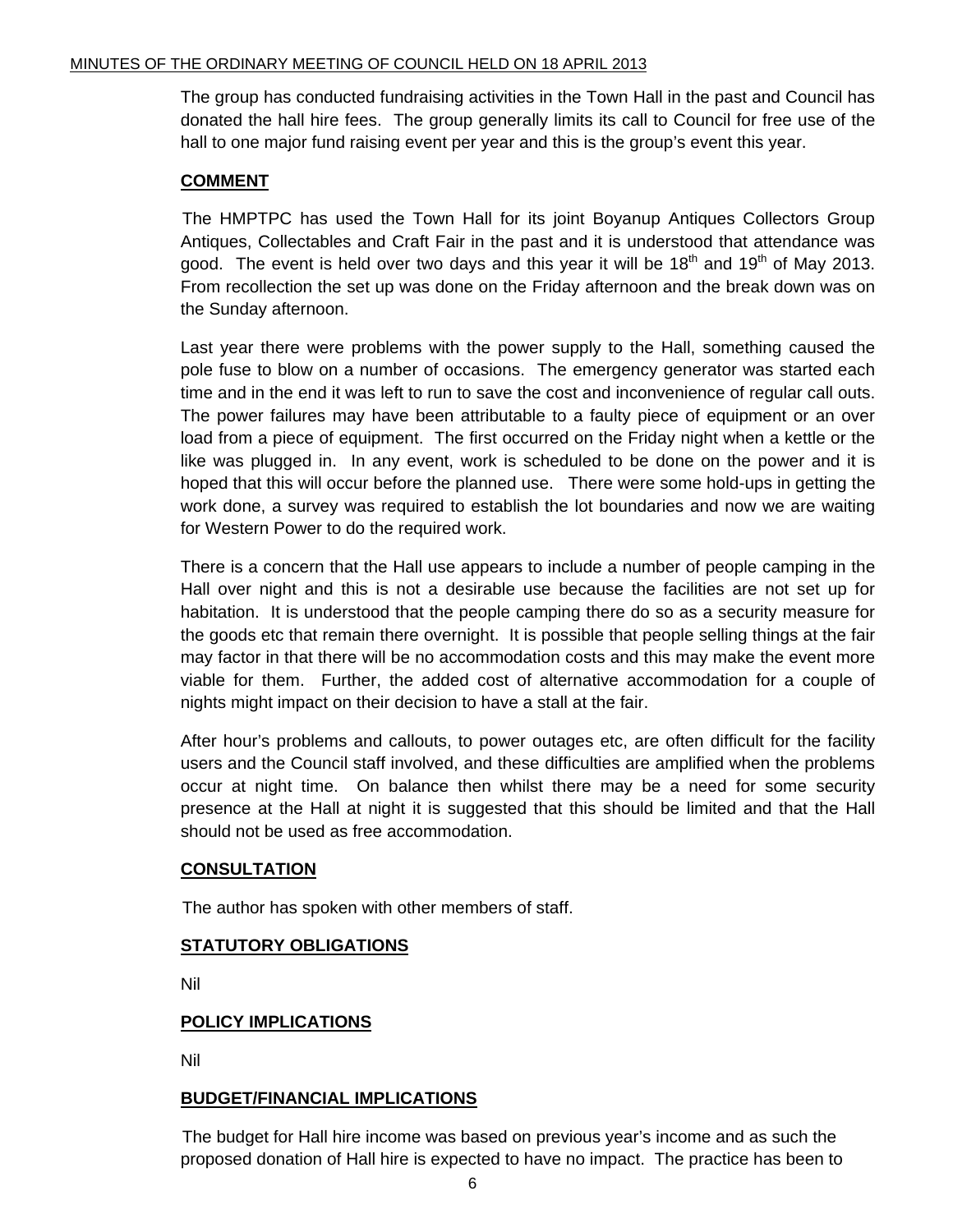account for Hall hire donations via a journal crediting Hall hire income and debiting donation expenses to more correctly reflect Hall usage in accounts. It is proposed that any donation Council makes regarding this request be treated in the same manner.

The daily hire fee for the main hall is \$130 and the kitchen is \$40. The proposal is to hire the Hall for two days so the value of the requested donation is \$340. The HMPTPC provided a bond some time ago on the basis that Council holds it against any future usage of the Hall so in effect a bond has been paid and is held by the Shire for this planned usage.

#### **STRATEGIC IMPLICATIONS**

Nil

#### **SUSTAINABILITY IMPLICATIONS**

- ¾ **Environmental**  There are no known significant environmental issues.
- ¾ **Economic**  There are no known significant economic issues.
- ¾ **Socia**l There are no known significant social issues.

#### **VOTING REQUIREMENTS**

Absolute majority

#### **COUNCIL DECISION & OFFICER RECOMMENDATION – ITEM 8.3.6**

**MOVED: Cr Biddle SECONDED: Cr Oversby** 

**That Council agree to the Heated Multi Purpose Therapeutic Pool Committee's request for a donation of the Boyup Brook Town Hall hire fees for its Antiques, Collectables and Craft fair fundraising function 18 and 19 May 2013, and that the donation be reflected in Council's accounts to show the income and the donation.** 

**CARRIED BY ABSOLUTE MAJORITY 9/0 Res 47/13**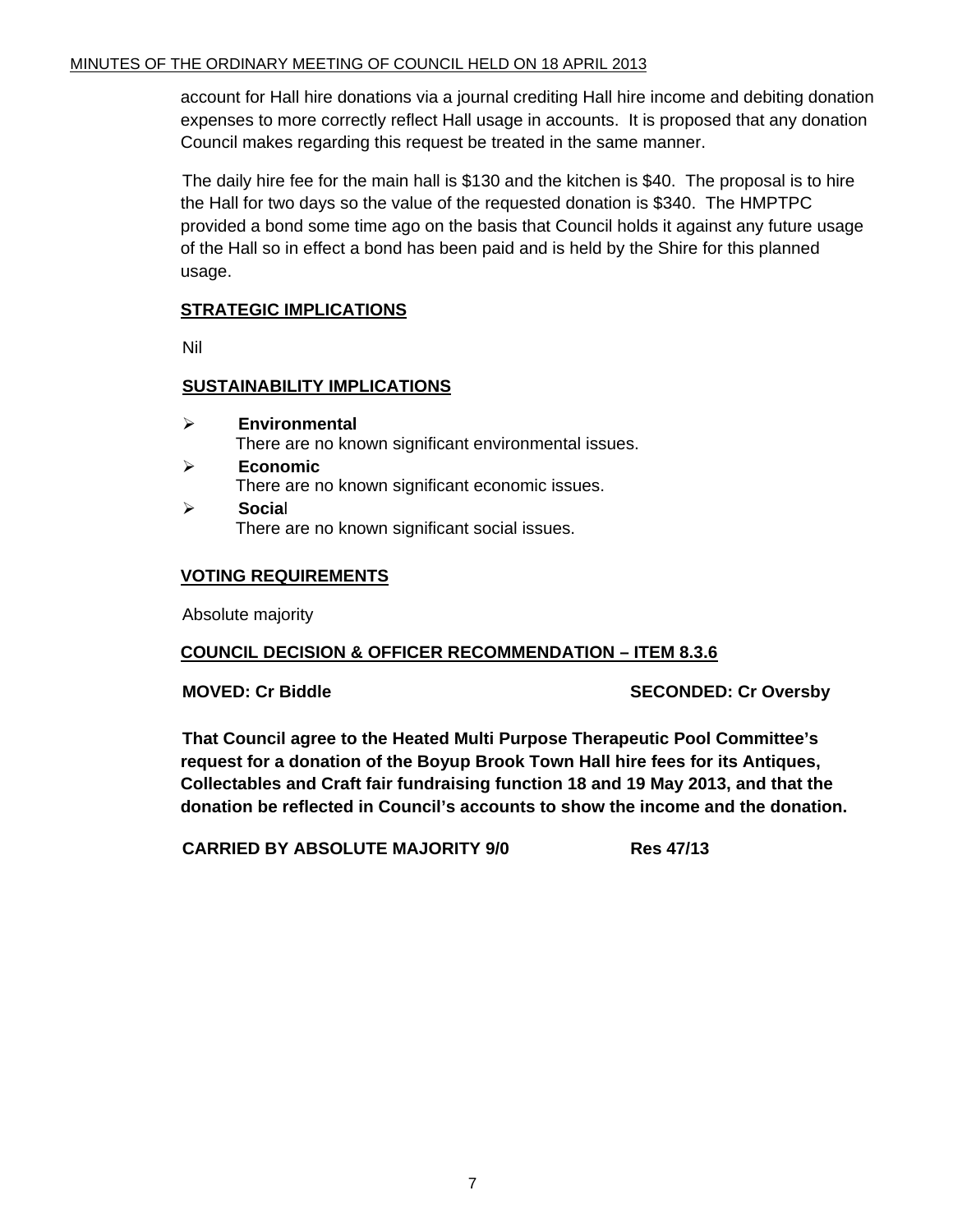#### <span id="page-7-0"></span>**8 REPORTS OF OFFICERS**

#### **8.1 MANAGER WORKS & SERVICES**

**Item 8.1.1 was withdrawn by the CEO.** 

#### **8.1.1 Policy – Road Contribution – Other than situations covered in Policy W07**

| Location:                              | N/A                         |
|----------------------------------------|-----------------------------|
| <b>Applicant:</b>                      |                             |
| File:                                  |                             |
| <b>Disclosure of Officer Interest:</b> | <b>None</b>                 |
| Date:                                  | $11^{th}$ of April, 2013    |
| <b>Author:</b>                         | <b>Rob Staniforth-Smith</b> |
| <b>Authorizing Officer:</b>            | Alan Lamb - CEO             |
| Attachments:                           | Draft Policy W10            |

#### **SUMMARY**

This item is to adopt the proposed "Road Contribution Policy – Other than situations covered in Policy W07" as requested by Council at the March Meeting in response to resolution 27/13.

#### **BACKGROUND**

Council resolved in its March meeting, resolution 27/13, that administration put a draft policy to Councils April meeting for "road contributions other than those covered by policy W07". This was requested after Council resolved not to seal a portion of Six Mile Road, but wanted to give ratepayers a clear direction as to their requirement to contribute to road upgrades requested by themselves.

#### **COMMENT**

 With the increased desire by residents to have roads upgraded in situations where Council does not have the required funds and upgrades are not rated in the Council's 10 year plans, residents and ratepayers will have the ability to have the upgrade proceed by selffunding the full cost to perform the upgrade.

#### **CONSULTATION**

CEO, Alan Lamb

#### **STATUTORY OBLIGATIONS**

Nil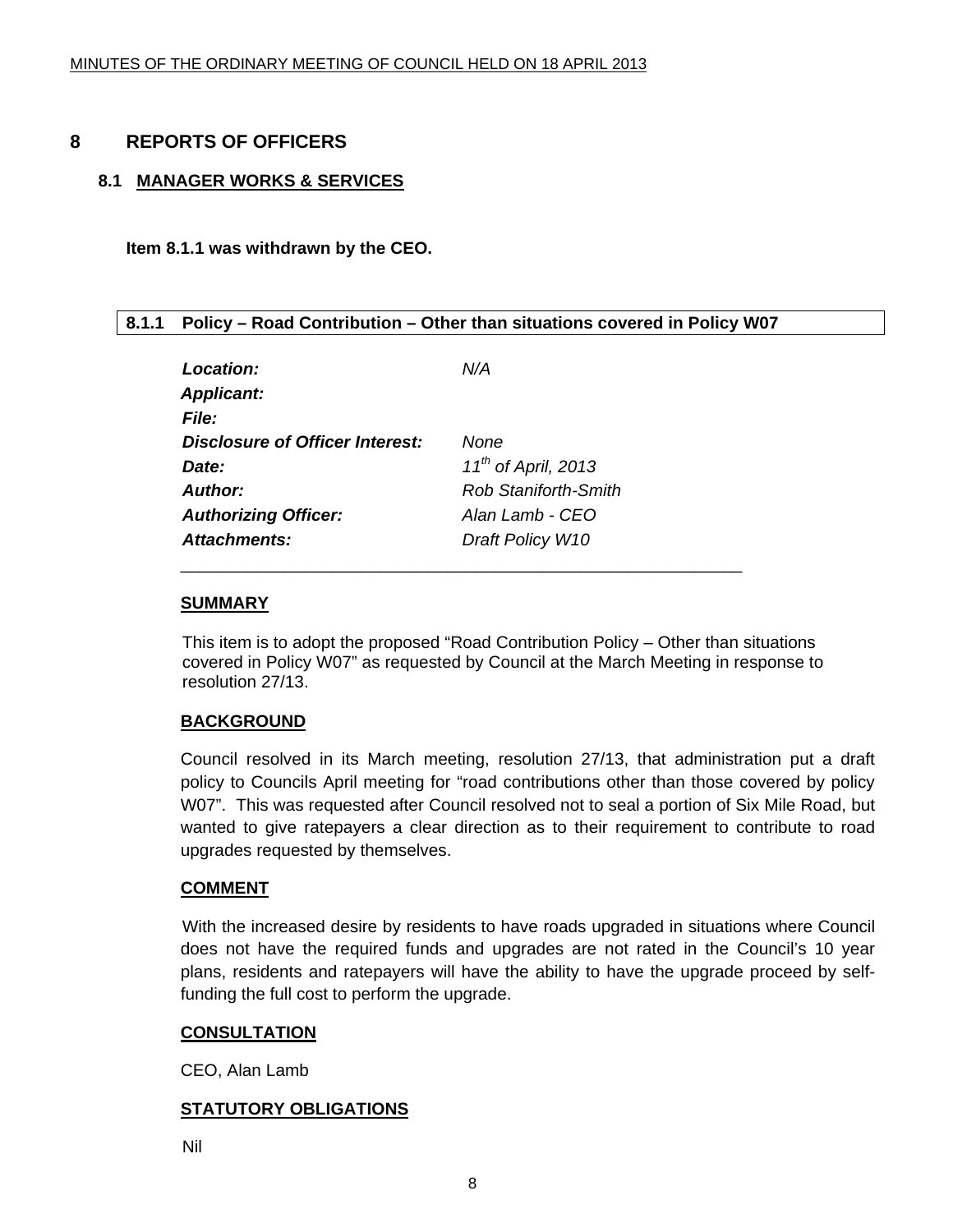#### **POLICY IMPLICATIONS**

 The policy will enhance the Shires administration process by giving a clear indication of the purpose and guidelines for staff to follow.

#### **BUDGET/FINANCIAL IMPLICATIONS**

Any upgrades to existing roads at a cost not borne by Council are a benefit to Council as a whole, however, "whole of life" maintenance costs may increase depending on the type of road upgrade.

#### **STRATEGIC IMPLICATIONS**

Nil

#### **SUSTAINABILITY IMPLICATIONS**

- ¾ **Environmental**  There are no known significant environmental issues.
- ¾ **Economic**  There are no known significant economic issues.
- ¾ **Socia**l There are no known significant social issues.

#### **VOTING REQUIREMENTS**

Simple majority

#### **COUNCIL DECISION & OFFICER RECOMMENDATION**

**MOVED: Cr Giles SECONDED: Cr O'Hare** 

**That the draft policy, "Road Contribution – Other than situations covered in Policy W07" be adopted.** 

#### **MOVED INTO COMMITTEE**

#### **MOVED: Cr Walker SECONDED: Cr Biddle**

**That the Council move into Committee Of The Whole under clause 15.6 of the Standing Orders, Local Law No.1.to allow members free discussion on the matter.** 

#### **CARRIED 9/0 Res 48/13**

#### **MOVED OUT OF COMMITTEE**

**MOVED: Cr Oversby SECONDED: Cr Imrie That the Council moves out of Committee Of The Whole under clause 15.6 of the Standing Orders, Local Law No.1 and that Standing Orders be resumed.** 

**CARRIED 9/0 Res 49/13**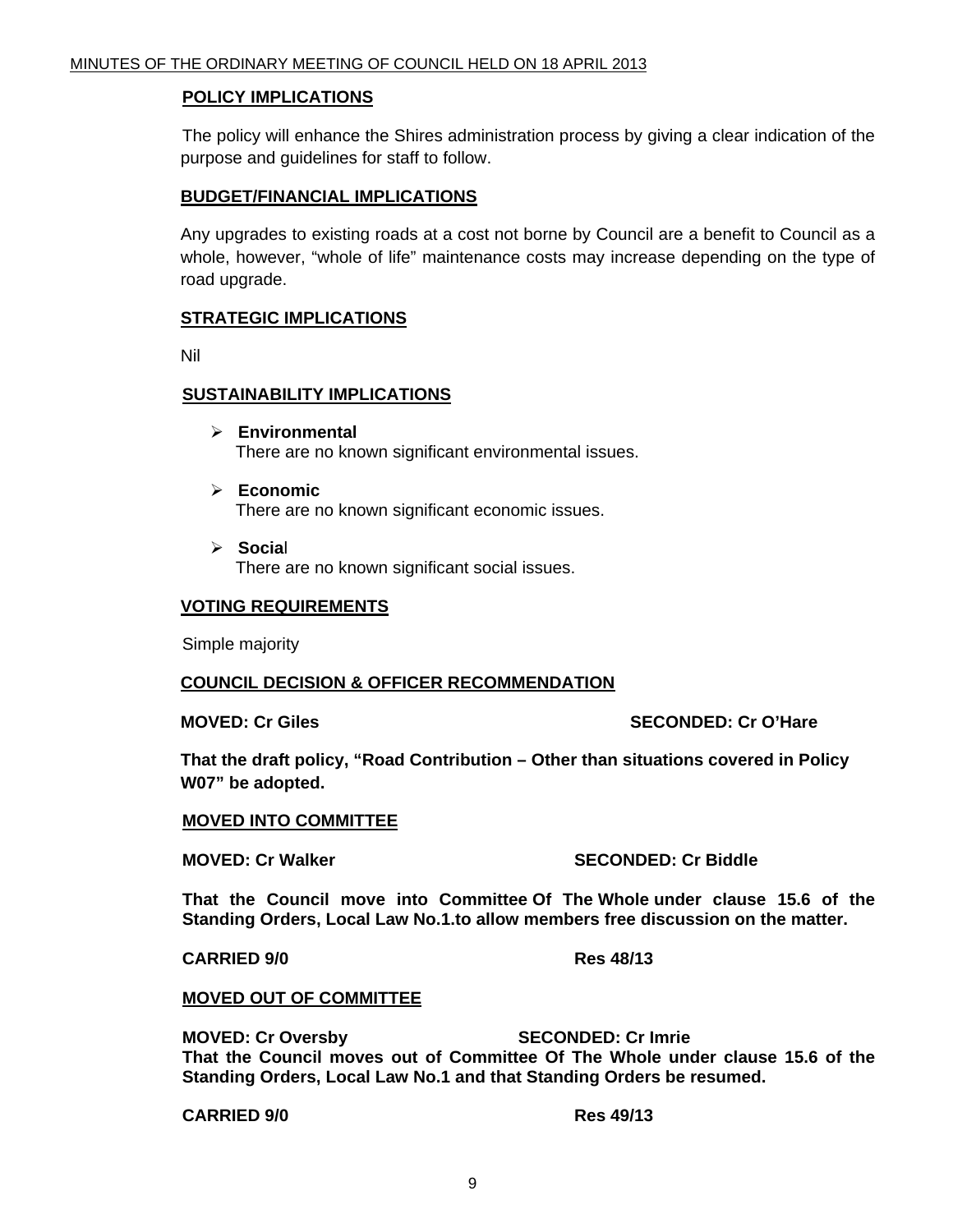#### **ITEM WITHRDAWN**

Following discussion by Council, whilst in Committee of Whole, the CEO sought to withdraw the item in order for administration to include criteria in the draft policy as a basis for Council decision making and to review the recommended contribution percentage. The criteria discussed centred around the general basis for decision making (i.e. from highest to lowest, Safety, Asset Preservation, and Amenity). With the approval of the Mover and Seconder of the motion, the CEO withdrew the item and advised that the aim was to provide a revised draft to the May meeting of Council.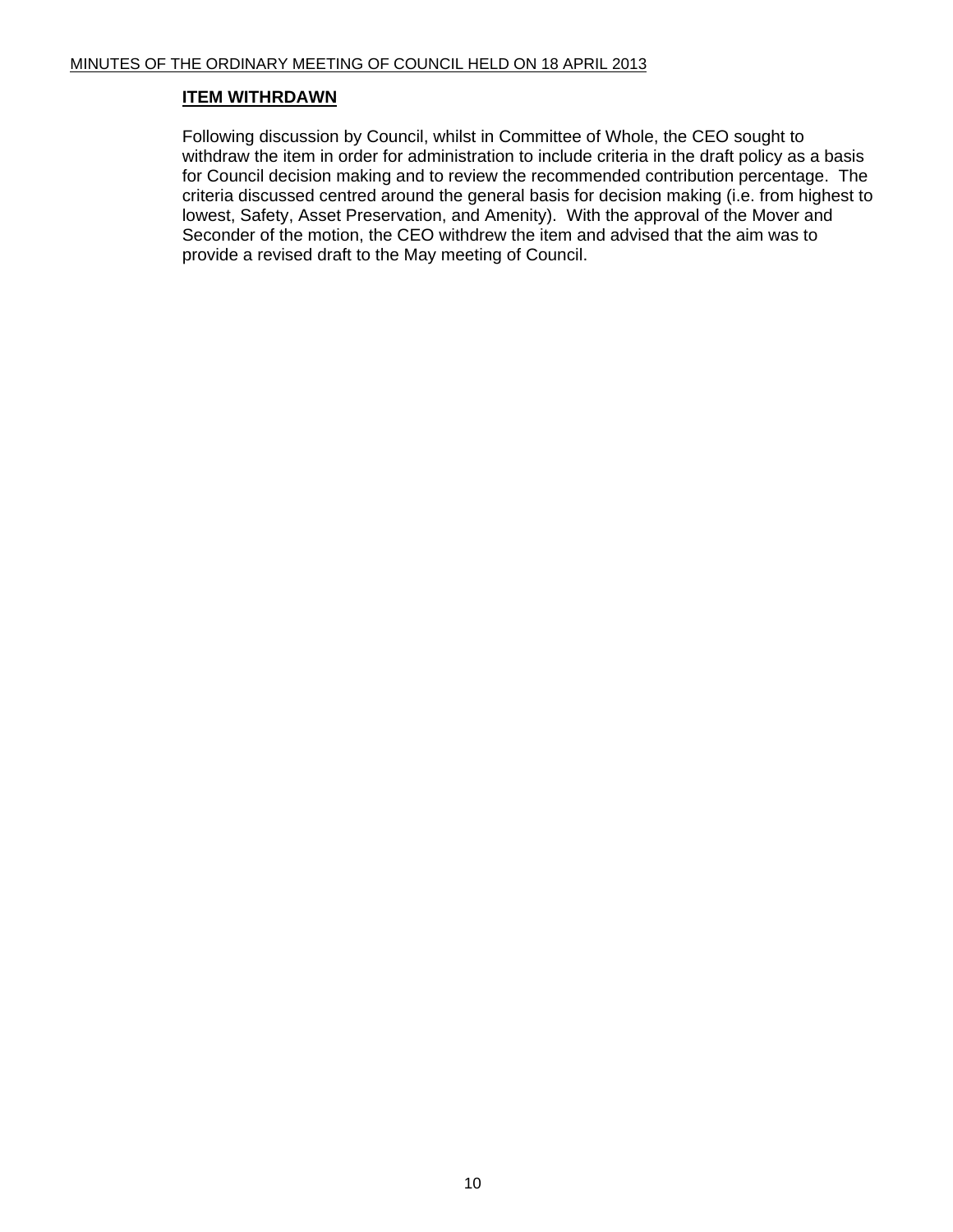#### <span id="page-10-0"></span>**8.2 FINANCE**

| 8.2.1 List of Accounts Paid            |                                     |
|----------------------------------------|-------------------------------------|
| Location:                              | Not applicable                      |
| <b>Applicant:</b>                      | Not applicable                      |
| <b>File:</b>                           | FM/1/002                            |
| <b>Disclosure of Officer Interest:</b> | <b>None</b>                         |
| Date:                                  | 10 April 2013                       |
| Author:                                | Kay Raisin – Finance Officer        |
| <b>Authorizing Officer:</b>            | Alan Lamb - Chief Executive Officer |
| Attachments:                           | Yes – List of Accounts Paid         |

#### **SUMMARY**

In accordance with the Local Government (Financial Management) Regulations the list of accounts paid is presented to Council.

#### **BACKGROUND**

Invoices received for the supply of goods and services, salaries and wages and the like have been paid during the period

#### **COMMENT**

The attached listing represents accounts paid by cheque and by electronic means during the period 14 March to 11 April 2013.

#### **CONSULTATION**

Nil

#### **STATUTORY OBLIGATIONS**

Local Government (Financial Management) Regulations 1996, Regulations 12 and 13 apply and are as follows:

#### *12. Payments from municipal fund or trust fund*

- *(1) A payment may only be made from the municipal fund or the trust fund*
- *(a) if the local government has delegated to the CEO the exercise of its power to make payments from those funds — by the CEO; or*
- *(b) otherwise, if the payment is authorised in advance by a resolution of the council.*
- *(2) The council must not authorise a payment from those funds until a list prepared under regulation 13(2) containing details of the accounts to be paid has been presented to the council.*

#### *13. Lists of accounts*

 *(1) If the local government has delegated to the CEO the exercise of its power to make payments from the municipal fund or the trust fund, a list of accounts paid by the*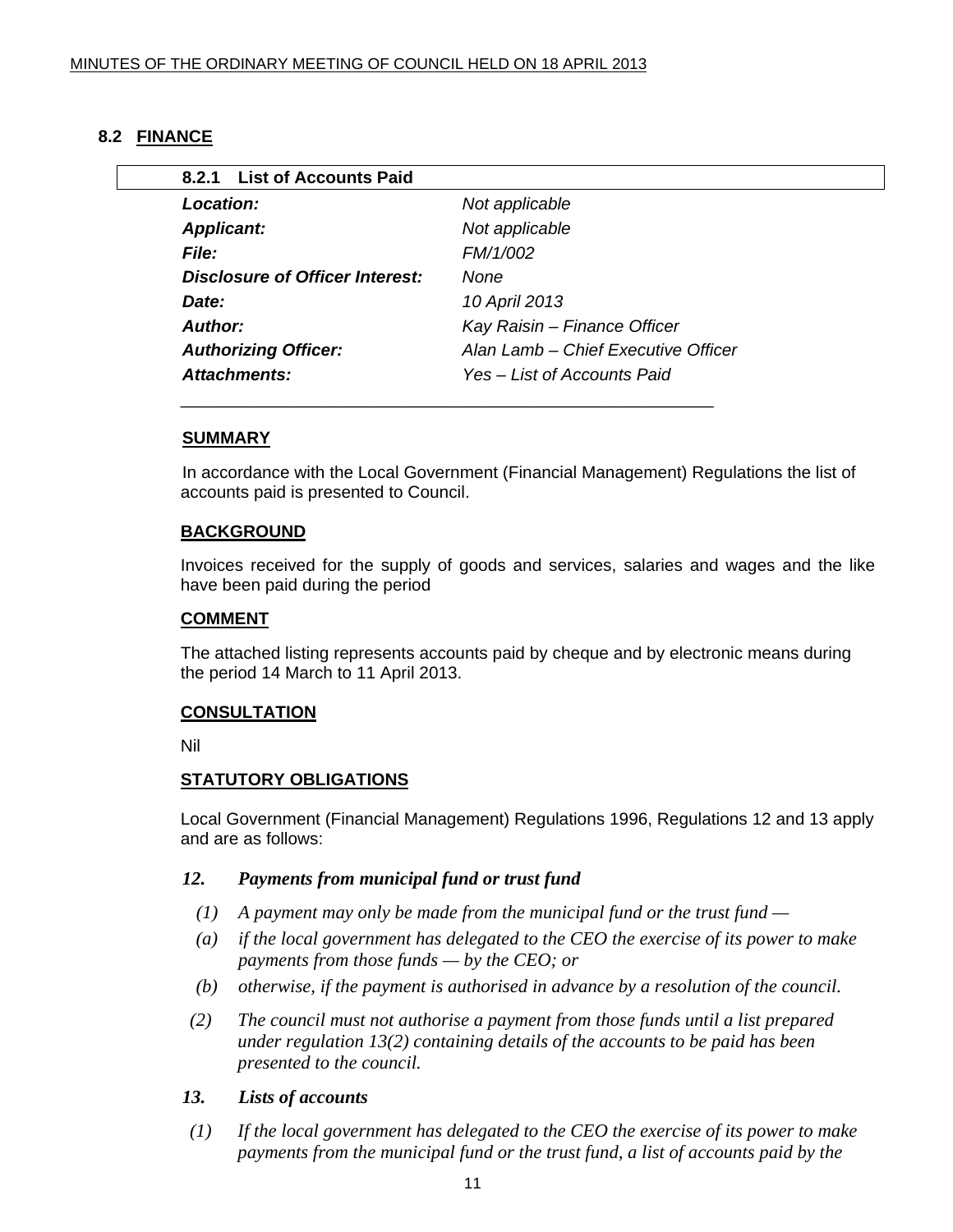*CEO is to be prepared each month showing for each account paid since the last such list was prepared —* 

- *(a) the payee's name;*
- *(b) the amount of the payment;*
- *(c) the date of the payment; and*
- *(d) sufficient information to identify the transaction.*
- *(2) A list of accounts for approval to be paid is to be prepared each month showing*
- *(a) for each account which requires council authorisation in that month* 
	- *(i) the payee's name;*
	- *(ii) the amount of the payment; and*
- *(iii) sufficient information to identify the transaction; and and* 
	- *(b) the date of the meeting of the council to which the list is to be presented.*
	- $(3)$  A list prepared under sub regulation (1) or (2) is to be
		- *(a) presented to the council at the next ordinary meeting of the council after the list is prepared; and*
		- *(b) recorded in the minutes of that meeting.*

#### **POLICY IMPLICATIONS**

Council's Authority to Make Payments Policy has application.

#### **BUDGET/FINANCIAL IMPLICATIONS**

Account payments are in accordance with the adopted budget for 2012/13 or authorised by separate resolution.

#### **STRATEGIC IMPLICATIONS**

Nil

#### **VOTING REQUIREMENTS**

Simple Majority

#### **COUNCIL DECISION & OFFICER RECOMMENDATION – ITEM 8.2.1**

**MOVED: Cr O'Hare SECONDED: Cr Aird 3** 

**That the list of accounts paid in March 2013 as presented totalling \$385,051.02 and as represented by cheque voucher numbers 19225 - 19248 totalling \$59,455.98 and accounts paid by direct electronic payments through the Municipal Account totalling \$325,595.04 be received.** 

**CARRIED 9/0 Res 50/13**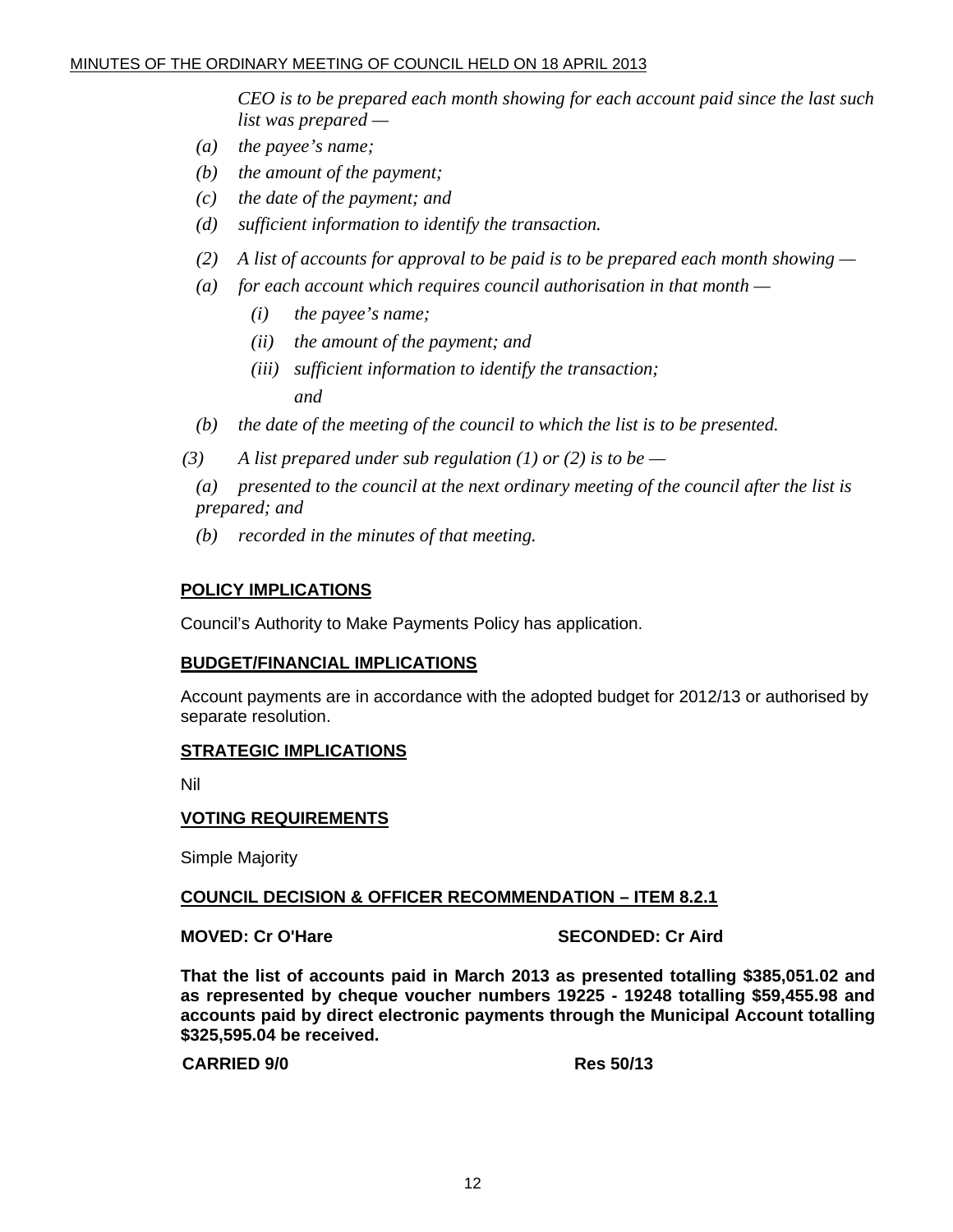#### <span id="page-12-0"></span>**8.2.2 Monthly Statements of Financial Activity**

| Location:                              | Not applicable                      |
|----------------------------------------|-------------------------------------|
| <b>Applicant:</b>                      | Not applicable                      |
| <b>File:</b>                           | FM/10/003                           |
| <b>Disclosure of Officer Interest:</b> | <b>None</b>                         |
| Date:                                  | 9 April 2013                        |
| Author:                                | Financial Consultant - Darren Long  |
| <b>Authorizing Officer:</b>            | Alan Lamb – Chief Executive Officer |
| <b>Attachments:</b>                    | Yes - Financial Reports             |

#### **SUMMARY**

Report recommends Council receive the Statement of Financial Activities and the Net Current Assets for the month ended 31 March 2013.

*\_\_\_\_\_\_\_\_\_\_\_\_\_\_\_\_\_\_\_\_\_\_\_\_\_\_\_\_\_\_\_\_\_\_\_\_\_\_\_\_\_\_\_\_\_\_\_\_\_\_\_\_\_\_\_\_\_\_\_\_\_\_\_\_\_\_\_\_\_\_\_\_\_\_\_\_\_\_\_\_\_*

#### **BACKGROUND**

Section 6.4 of the Local Government Act 1995 places financial reporting obligations on local government operations.

Regulation 34 (1)–(4) of the Local Government (Financial Management) Regulations 1996 requires the local government to prepare a 'Monthly Statement of Financial Activity'.

The regulations also prescribe the content of the reports. Details of items of Material Variances are also listed.

The various data are included as separate attachments.

#### **COMMENT**

It is a statutory requirement that the Financial Activities Report be presented for every month.

#### **CONSULTATION**

Nil

#### **STATUTORY OBLIGATIONS**

Local Government (Financial Management) Regulations 1996, s34 (1) (a)

Local Government (Financial Management) Regulations 1996, s34 (2) (a) (b)

#### **POLICY IMPLICATIONS**

Nil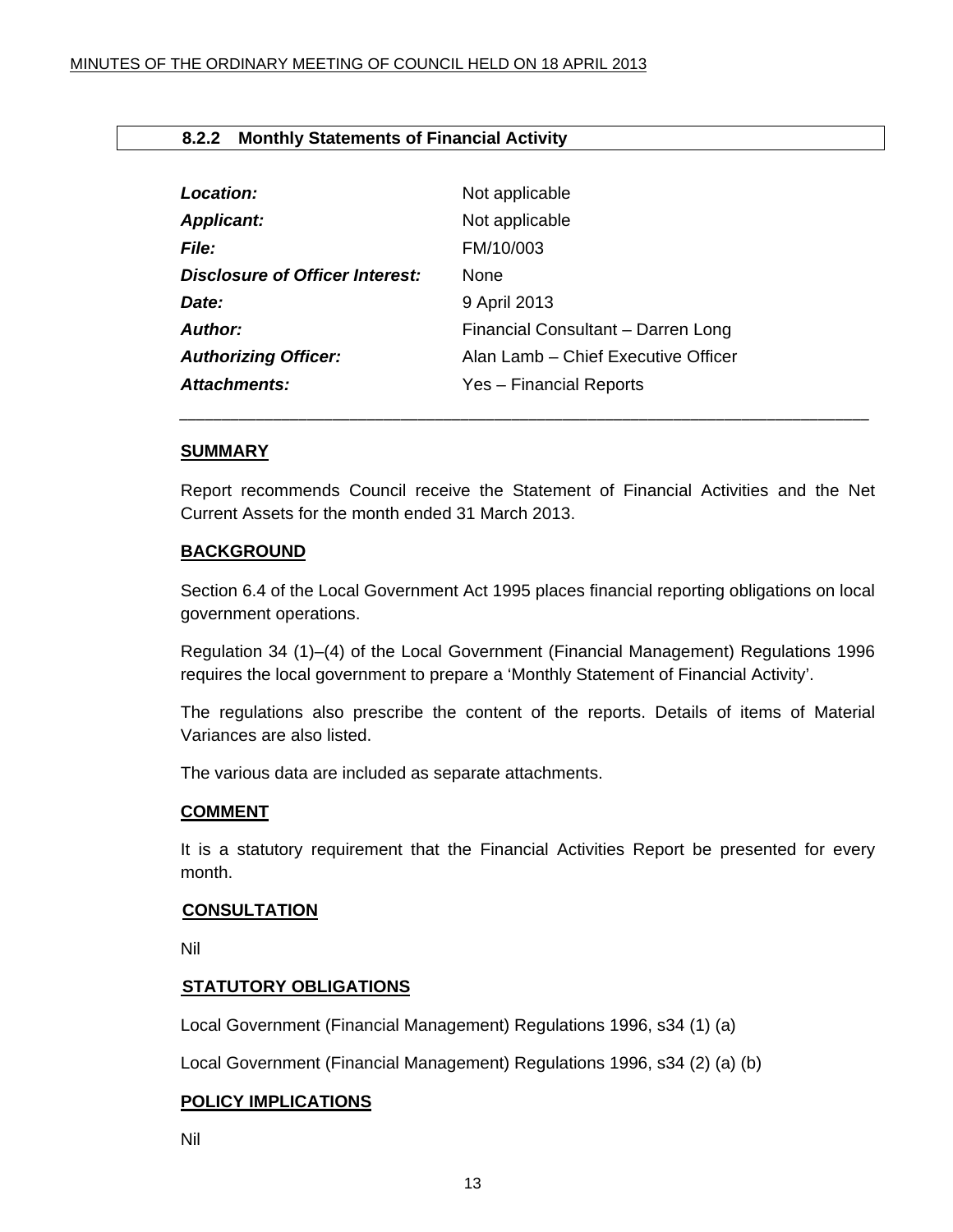#### **BUDGET/FINANCIAL IMPLICATIONS**

As listed on the attached reports

#### **STRATEGIC IMPLICATIONS**

Nil

#### **VOTING REQUIREMENTS**

Simple Majority

#### **COUNCIL DECISION & OFFICER RECOMMENDATION – ITEM 8.2.2**

**MOVED: Cr Walker SECONDED: Cr Oversby** 

- **(a) That the March 2013 Monthly Statements of Financial Activity and Statement of Net Current Assets as presented, be received.**
- **(b) That the amounts listed as material variances be authorised.**

**CARRIED 9/0 Res 51/13**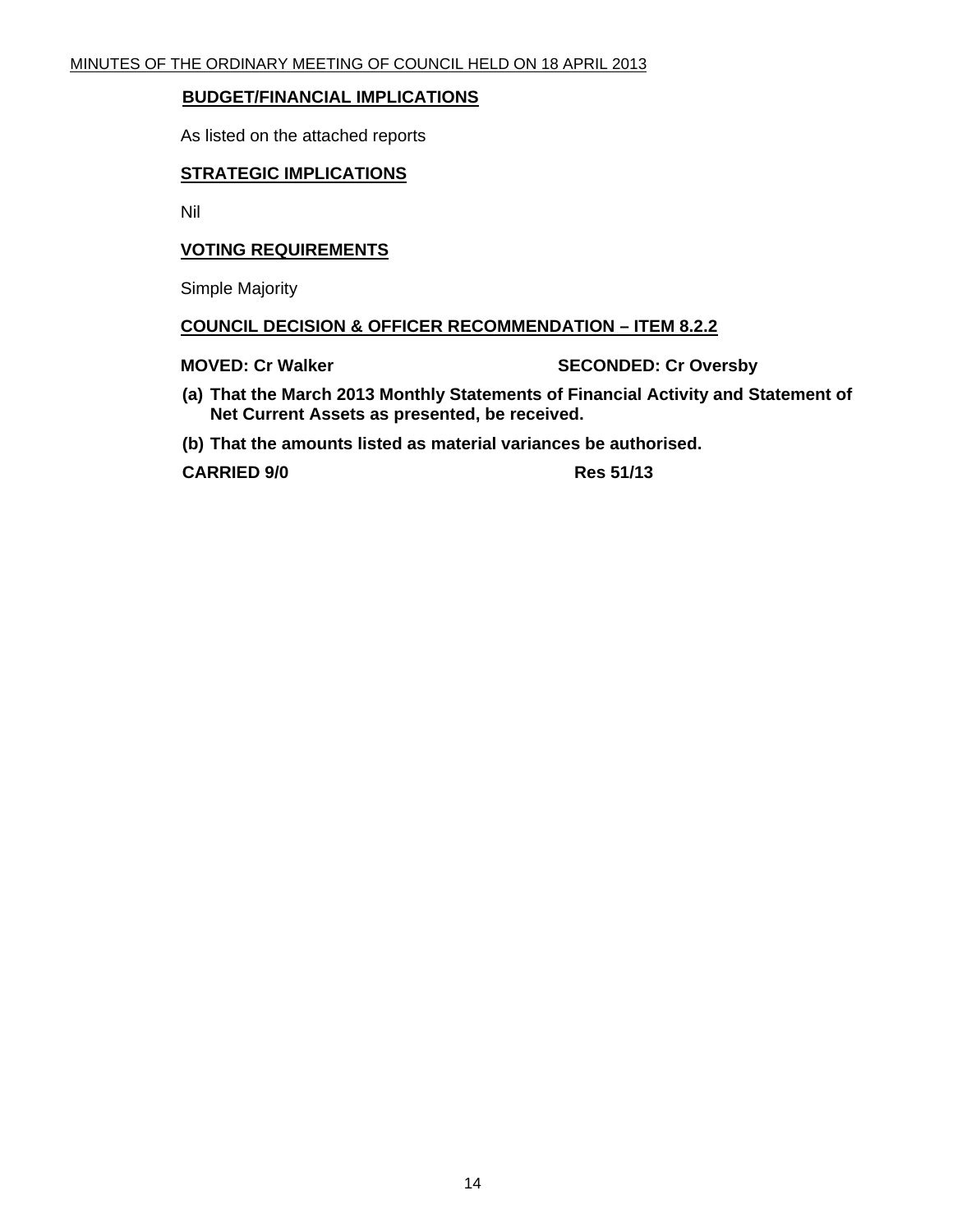#### <span id="page-14-0"></span>**8.3 CHIEF EXECUTIVE OFFICER**

#### **8.3.1 Review of Delegations of Authority**

| Location:                              | Shire of Boyup Brook                                                                              |
|----------------------------------------|---------------------------------------------------------------------------------------------------|
| <b>Applicant:</b>                      | Shire of Boyup Brook                                                                              |
| <i>File:</i>                           | GO/15/004                                                                                         |
| <b>Disclosure of Officer Interest:</b> | Nil                                                                                               |
| Date:                                  | 9 April 2013                                                                                      |
| <b>Author:</b>                         | Alan Lamb – Chief Executive Officer                                                               |
| <b>Authorizing Officer:</b>            | Not applicable                                                                                    |
| <b>Attachments:</b>                    | Yes – current Register of Delegations of Authority<br><b>Manual &amp; Proposed New Delegation</b> |

#### **SUMMARY**

This item reviews the existing Delegations of Authority and recommends that the existing delegations continue without change.

\_\_\_\_\_\_\_\_\_\_\_\_\_\_\_\_\_\_\_\_\_\_\_\_\_\_\_\_\_\_\_\_\_\_\_\_\_\_\_\_\_\_\_\_\_\_\_\_\_\_\_\_\_\_\_\_\_\_\_\_\_\_\_\_

#### **BACKGROUND**

Local Government Act 1995 section 5.42(1) states a local government may delegate to the CEO the exercise of any of its powers or the discharge of any of its duties under this Act other than those referred to in section 5.43.

Local Government Act 1995 section 5.46(2) states At least once every financial year, delegations made under this Division are to be reviewed by the delegator. Council last reviewed its delegations at the April 2012 Council meeting.

#### **COMMENT**

An extensive review of the Shire of Boyup Brook Delegations of Authority conducted in February 2009 and it is suggested that no further changes are needed at this time.

#### **CONSULTATION**

Manager of Works and Services

Health and Building Officer

#### **STATUTORY OBLIGATIONS**

Local Government Act 1995 (various sections) Local Government Act (Administration) Regulations 1996 Local Government Act (Functions and General) Regulations 1996 Occupational Safety and Health Act 1984 and Regulations 1986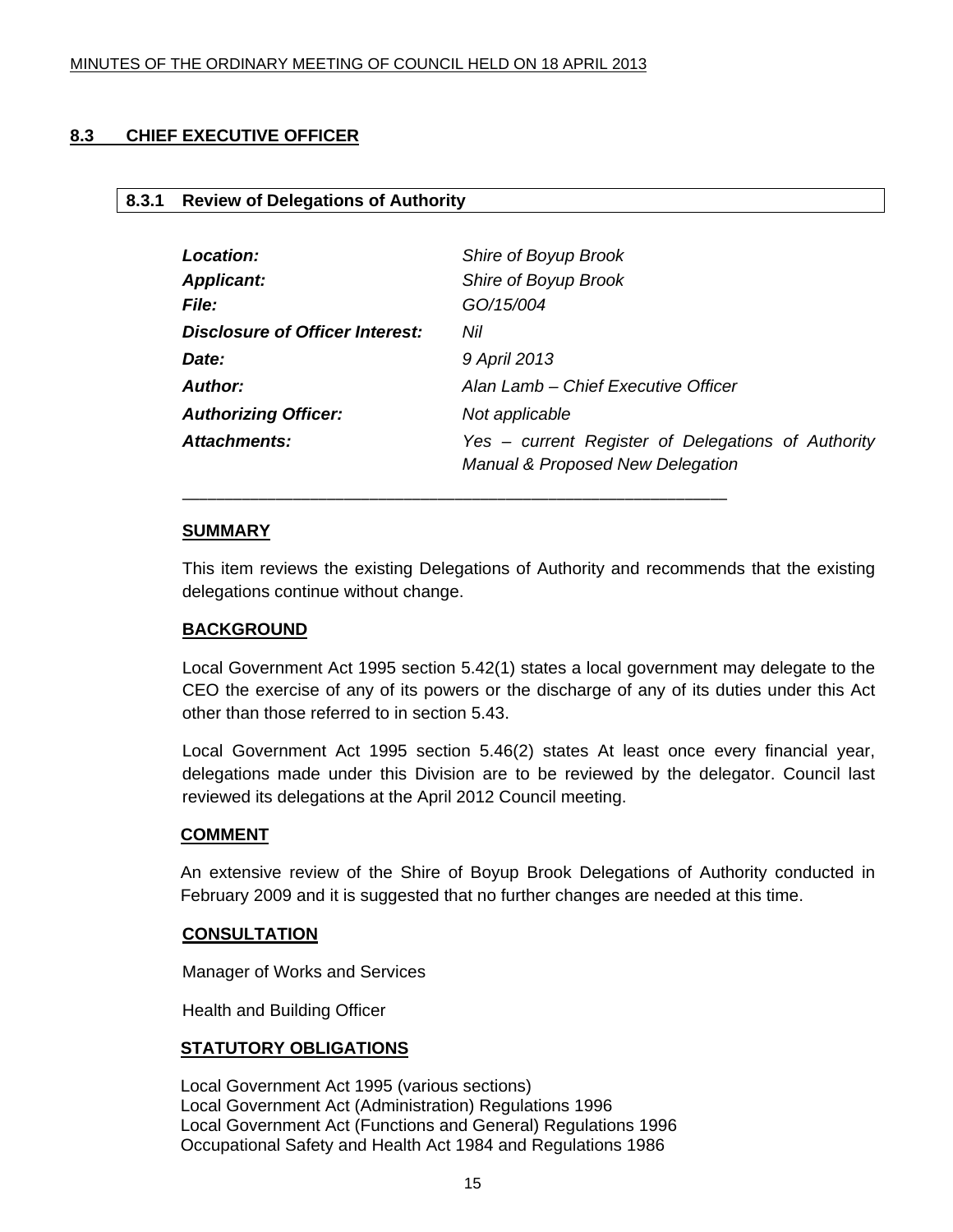Local Government (Financial Management) Regulations 1996 Local Government (Miscellaneous Provisions) Act 1960

#### **POLICY IMPLICATIONS**

Nil

#### **BUDGET/FINANCIAL IMPLICATIONS**

The adoption and implementation of this Delegations Authority will not require any additional expenditure.

#### **STRATEGIC IMPLICATIONS**

The Delegations of Authority will assist with the delivery of "Best Practice" within the industry.

#### **SUSTAINABILITY IMPLICATIONS**

- ¾ **Environmental:**  There are no known environmental issues at this stage.
- ¾ **Economic:** There are no known economic issues at this stage.
- ¾ **Social:** There are no known social issues at this stage.

#### **VOTING REQUIREMENTS**

Absolute Majority

#### **OFFICER RECOMMENDATION – ITEM 8.3.1**

**That Council adopt the Delegations of Authority as presented and the same be implemented as from 18 April 2013 until further notice.** 

#### **COUNCIL DECISION**

**MOVED: Cr Oversby SECONDED: Cr Walker** 

**That Council adopt the Delegations of Authority as presented except for delegation P.4 and W.9 and the same be implemented until further notice.** 

**CARRIED BY ABSOLUTE MAJORITY 9/0 Res 52/13** 

#### **NOTE**

**Delegations P4 and W9 were to be reviewed and brought back to the May 2013 meeting of Council.**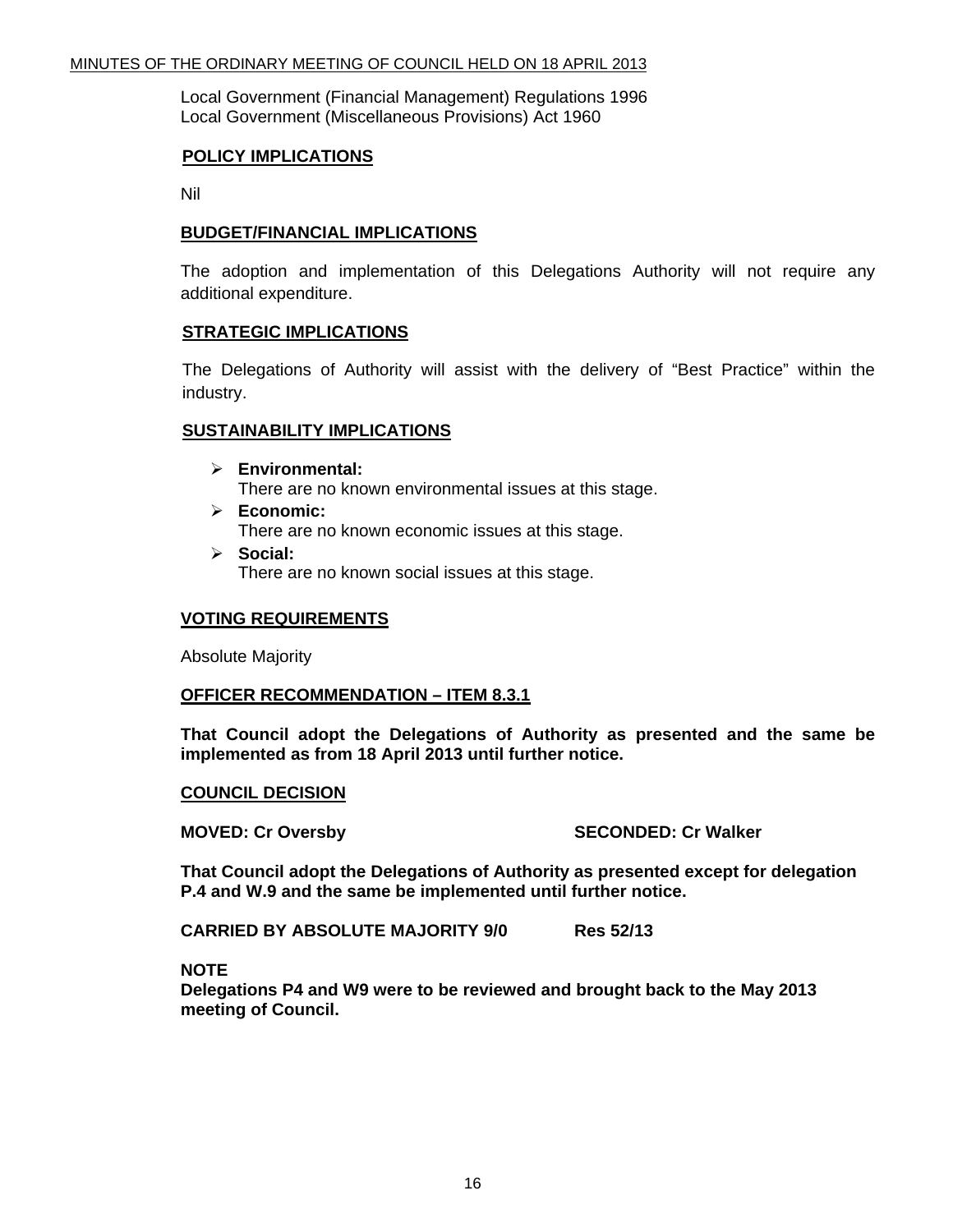#### <span id="page-16-0"></span>**8.3.2 Annual Compliance Audit Return 2012**

| Shire of Boyup Brook                           |
|------------------------------------------------|
| Shire of Boyup Brook                           |
| <b>FM/9/004</b>                                |
| Nil                                            |
| 11 April 2013                                  |
| Alan Lamb - CEO                                |
| N/A                                            |
| Yes – Boyup Brook Compliance Audit Return 2012 |
|                                                |

*\_\_\_\_\_\_\_\_\_\_\_\_\_\_\_\_\_\_\_\_\_\_\_\_\_\_\_\_\_\_\_\_\_\_\_\_\_\_\_\_\_\_\_\_\_\_\_\_\_\_\_\_\_\_\_\_\_\_\_\_\_\_\_\_\_\_\_\_\_\_\_\_\_\_\_\_\_\_\_\_\_*

#### **SUMMARY**

The purpose of this report is to present to Council the Annual Compliance Return for Council adoption.

#### **BACKGROUND**

The Local Government (Audit) Regulations 1996, Section (14) requires Local Governments to carry out a Compliance Audit for the period  $1<sup>st</sup>$  January to  $31<sup>st</sup>$  December in each year. Section (13) of the regulations outlines the sections of the Act & Regulations that are subject to audit.

The Department of Local Government and Regional Development has provided the compliance form approved by the Minister for completion and presentation to Council for adoption.

Section (15) of the Regulations require that a certified copy of the return presented and adopted by Council be sent to the Director General of Department of Local Government each year, together with a copy of the minutes referring to this matter. The report is to be certified by the Shire President and Chief Executive Officer.

#### **COMMENT**

A draft Compliance Return has been compiled and a copy is attached.

#### **CONSULTATION**

Chief Executive Officer – Alan Lamb Manager of Works and Services – Rob Staniforth-Smith Environmental Health/Building Officer – Wayne Jolley Finance Officer – Kay Raisin Administration Staff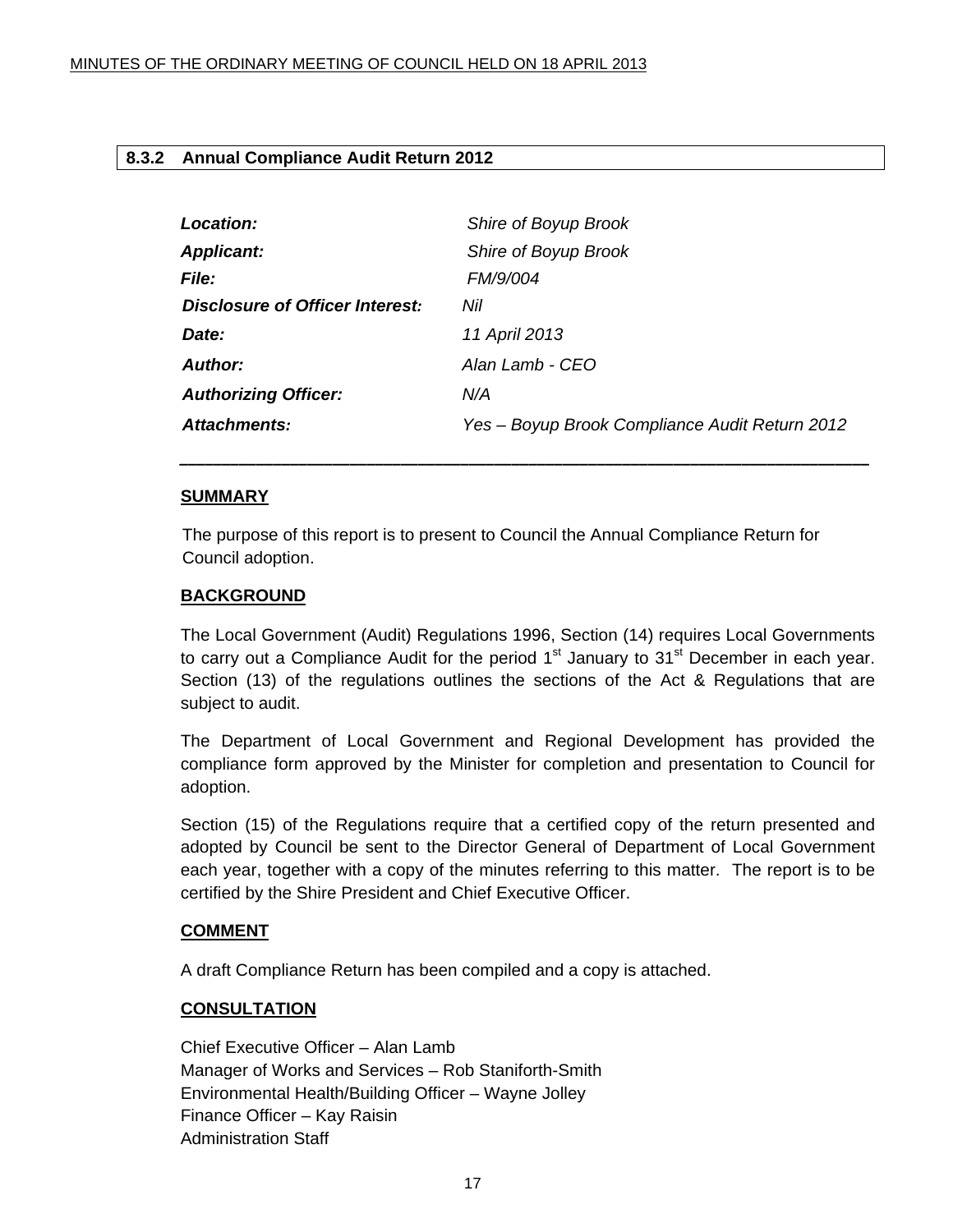#### **STATUTORY OBLIGATIONS**

Local Government Act 1995 Section 7.13(1(i)

Local Government (Audit) Regulations 1996 Sections (13) (14) & (15)

#### **POLICY IMPLICATIONS**

No specific policy in relation to compliance as it is covered by legislation

#### **BUDGET/FINANCIAL IMPLICATIONS**

There were no separate costs incurred for completing the Compliance Return.

#### **STRATEGIC IMPLICATIONS**

There are no Strategic implications relating to the Compliance Return.

#### **SUSTAINABILITY IMPLICATIONS**

- ¾ **Environmental**  There are no known significant environmental issues.
- ¾ **Economic**  There are no known significant economic issues.
- ¾ **Socia**l There are no known significant social issues.

## **VOTING REQUIREMENTS**

Simple Majority

#### **COUNCIL DECISION & OFFICER RECOMMENDATION – ITEM 8.3.2**

**MOVED: Cr Biddle SECONDED: Cr Aird 3DECONDED: Cr Aird 3DECONDED: Cr Aird 3DECONDED: Cr Aird 3DECONDED: C** 

**That the Council adopts the Annual Compliance Report for 2012, and the Shire President and Chief Executive Officer certify the return for submission to the Department of Local Government and Regional Development.** 

**CARRIED 9/0 Res 53/13**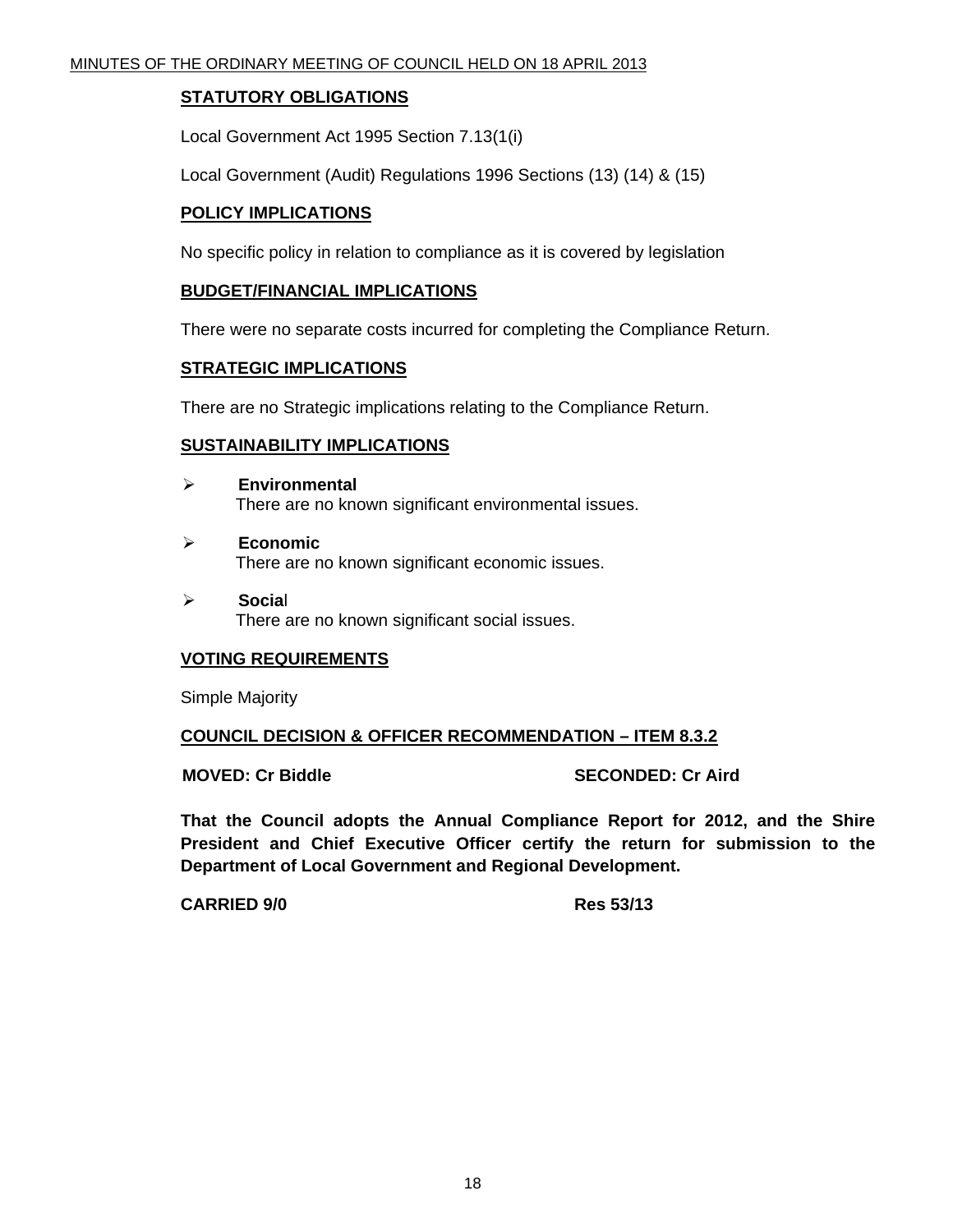#### **8.3.3 Blackwood Basin Group – Management Committee Vacancies**

<span id="page-18-0"></span>

| Location:                              | N/A                          |
|----------------------------------------|------------------------------|
| <b>Applicant:</b>                      | <b>Blackwood Basin Group</b> |
| <b>File:</b>                           | CR/31/004                    |
| <b>Disclosure of Officer Interest:</b> | <b>None</b>                  |
| Date:                                  | 11 April 2012                |
| <b>Author:</b>                         | Alan Lamb - CEO              |
| <b>Authorizing Officer:</b>            | Not applicable               |
| <b>Attachments:</b>                    | <b>BBG</b> Letter            |
|                                        |                              |

#### **SUMMARY**

The purpose of this report is to put before Council the Blackwood Basin Group's (BBG) call for nominations for two positions on its management committee with the recommendation that support the nomination of the two retiring members.

#### **BACKGROUND**

BBG is a natural resource management group based in Boyup Brook.

 Two members of its management committee terms of office expire 30 June 2013. Nominations for the two positions close 28 June 2013 and the two retiring members (Dr Per Christensen & Mr Derek Dilkes) have/are renominating.

#### **COMMENT**

It is recommended that Council support the nomination of Dr Per Christensen & Mr Derek Dilkes.

#### **CONSULTATION**

The author spoke with the BBG Executive Officer.

#### **STATUTORY OBLIGATIONS**

Nil

#### **POLICY IMPLICATIONS**

Nil

#### **BUDGET/FINANCIAL IMPLICATIONS**

Nil

#### **STRATEGIC IMPLICATIONS**

Nil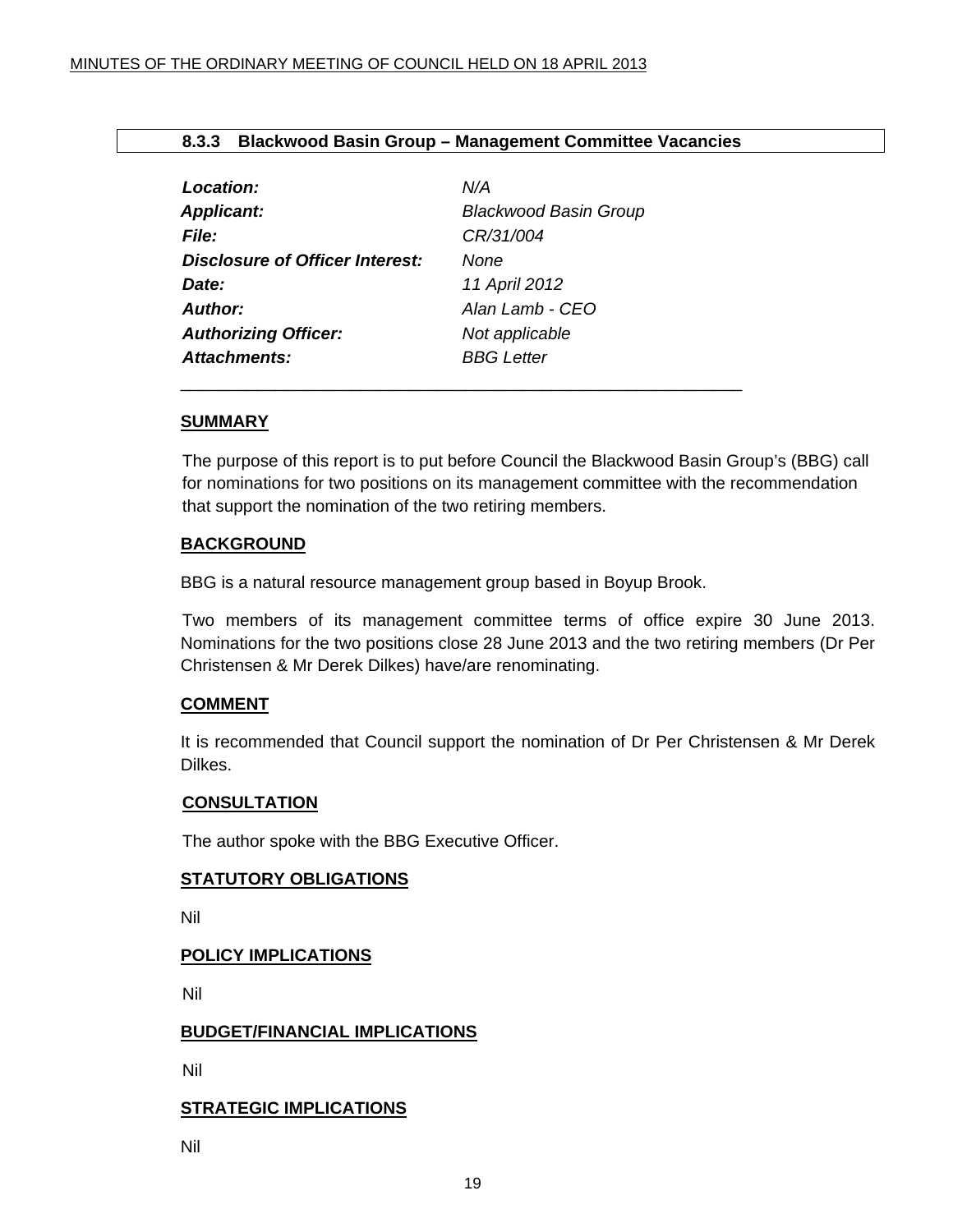#### **SUSTAINABILITY IMPLICATIONS**

- ¾ **Environmental**  There are no known significant environmental issues.
- ¾ **Economic**  There are no known significant economic issues.
- ¾ **Socia**l There are no known significant social issues.

#### **VOTING REQUIREMENTS**

Simple majority

#### **COUNCIL DECISION & OFFICER RECOMMENDATION – ITEM 8.3.3**

#### **MOVED: Cr Biddle SECONDED: Cr O'Hare**

**That Council support the nominations of Dr Per Christensen & Mr Derek Dilkes for another term of office with the Blackwood Basin Group's management committee.** 

**CARRIED 9/0 Res 54/13**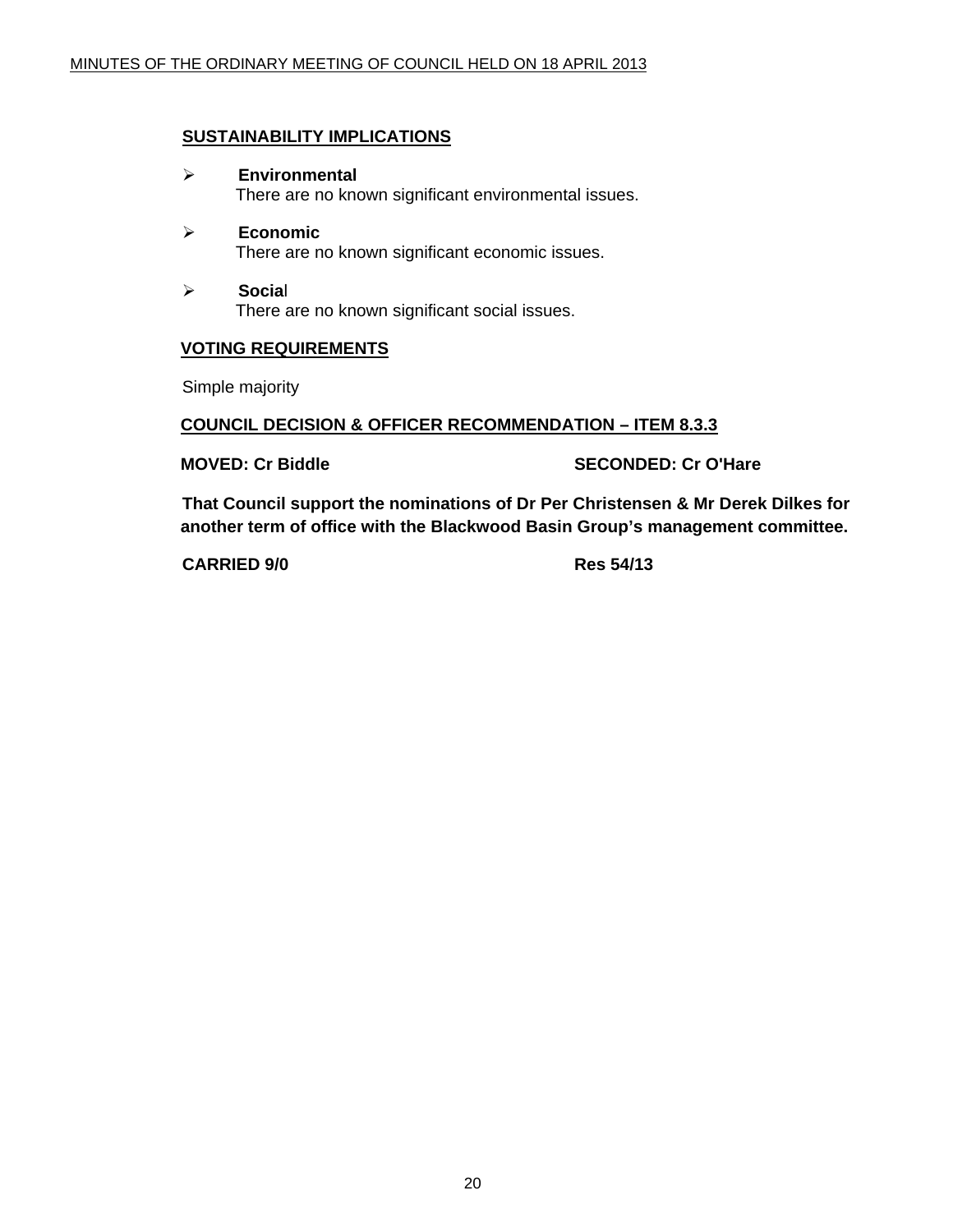#### **8.3.4 RFT 013-003 Supply of Various Services and Plant Hire**

<span id="page-20-0"></span>

| Location:                       | Shire wide                          |
|---------------------------------|-------------------------------------|
| <b>Applicant:</b>               | Shire of Boyup Brook                |
| <b>File:</b>                    |                                     |
| Disclosure of Officer Interest: | none                                |
| Date:                           | $10^{th}$ April 2013                |
| Author:                         | Alan Lamb – Chief Executive Officer |
| <b>Authorizing Officer:</b>     | Alan Lamb - Chief Executive Officer |
| Attachments:                    | Yes                                 |
|                                 |                                     |

#### **SUMMARY**

The Shire of Boyup Brook has a requirement for various items of fully self-contained plant, equipment and services to deliver, or provide support for the delivery of a number of projects, along with the Council's annual works programs.

This report seeks the Council endorsement of the tender document and weighting criteria for the Request for Tender RFT 013-003 Supply of Various Services and Plant Hire – Panel Contract for a 2 year period.

This contract will be a panel type contract for a period of two (2) years, with possible extension into the third year whilst the next panel tender is being developed, advertised and awarded.

#### **BACKGROUND**

During a financial year, Shire staff has a number of requirements for external services to assist with delivery of the Council annual budget and other community projects. In many cases, seasonal or approval processes may delay the request for quote or tendered prices.

The requirement for obtaining quotations and tendered prices for some of these services sometime is very restrictive and may result in delays or, complete deferral of a task. The advertising and award of a panel type contract gives the Shire staff greater flexibility to engage contractors and services and comply with all current Local Government purchasing regulations.

#### **COMMENT**

It is expected that the plant and services will be able to commence no later than  $1<sup>st</sup>$  July 2013 and be available for the full 2 year period is needed. Items will be selected on the basis of the most economically and efficient method of completing the task within the budget and timeframe.

Each item of plant and equipment shall be fully self-contained, which means:

- Provided with a suitably qualified and experienced operator, with a minimum of 5 years' experience on the specific item of plant.
- Must be able to provide sufficient fuels and oils for the terms of its use.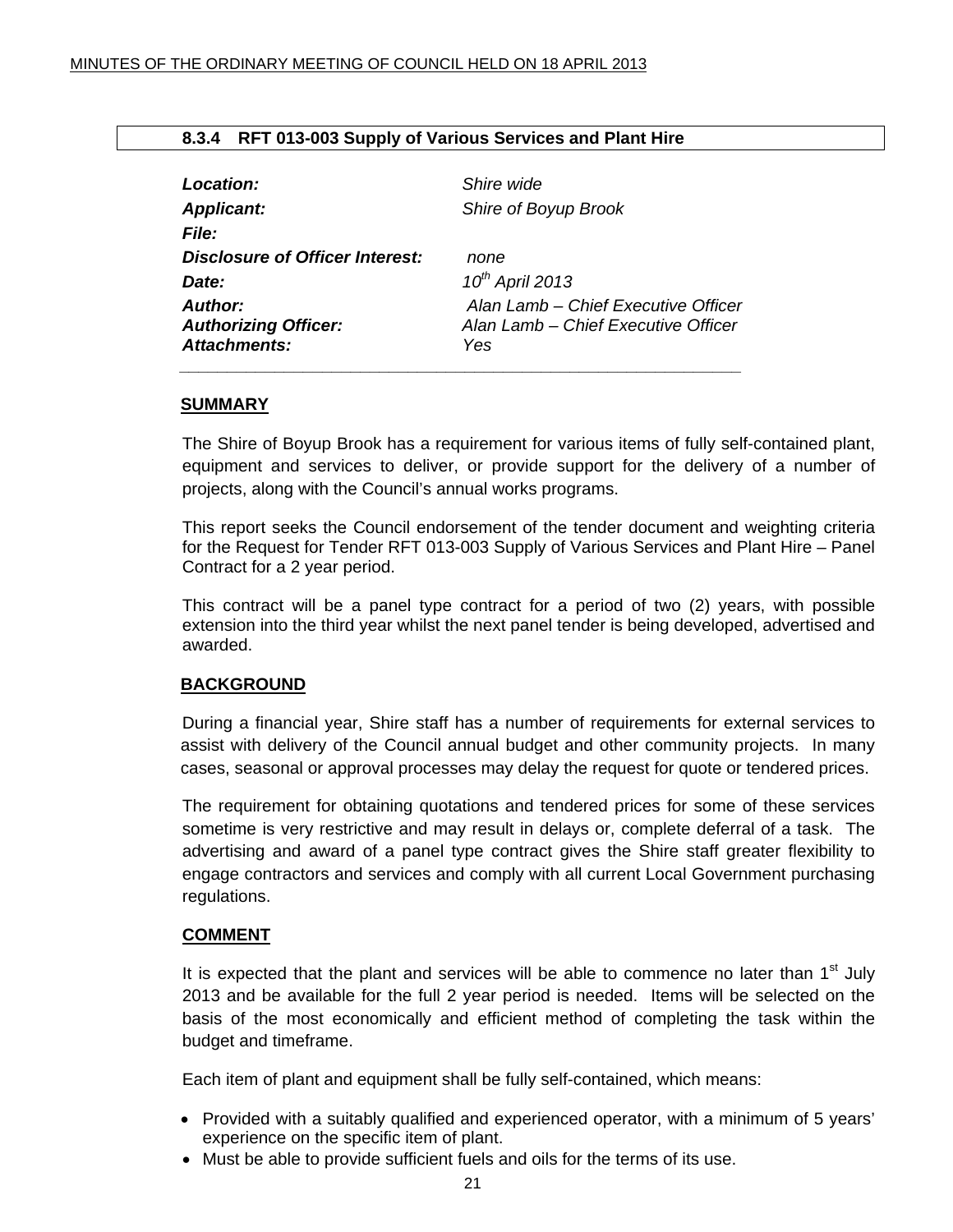- Must be responsible for own maintenance and servicing.
- Must include full accommodation cost for operator(s) and any service staff.
- Must be fully insured to indemnify the Shire of Boyup Brook from loss or damage.

This contract will be a panel type contract for a period of 2 years, with possible extension into the third year whilst the next panel tender is being developed, advertised and awarded. Each component of this tender will be awarded to a Primary Tenderer and a Secondary Tenderer. This means that the Primary tenderer will be offered the works relevant to the tendered task first. If the Primary tenderer cannot carry out the works, the task(s) will then be offered to the secondary tenderer.

If the Primary tenderer cannot be contacted by all reasonable methods, the Shire may then approach the Secondary tenderer to complete the task.

The Shire is under no obligation to use either the primary tenderer or the secondary tenderer, and may use their own plant and workforce, and/or an alternative contractor/supplier to complete tasks. The actual selection of a contractor will be solely at the Chief Executive Officer's discretion, based on a project by project basis and provide the best suitable outcome for the Shire of Boyup Brook.

The successful primary and secondary tenderer will have no claim against the Shire of Boyup Brook should they not be awarded any particular task or services.

Should neither the primary and secondary tender not be able to carry out the works or supply satisfactory items of plant or services, and then the Shire of Boyup Brook will go to the industry market to source the appropriate item of plant or service.

Below is a list of plant and services required and the tasks these are likely to be undertaking during the term of the hire.

#### **Part A**

- Community and economic development consultancy services
- Accounting services.
- Tax and general financial advice (must be CPA or CA).
- Engineering, technical and asset management services.

#### **Part B**

- IT support and consultancy including user support/helpdesk.
- Cleaning Toilets, Public Buildings, Administration and Depot
- Roofing including Gutter cleaning
- Demolition works
- General Building Maintenance
- Glazing Works
- Painting
- Provision of Earth Moving equipment at a Fire
	- Grader
	- Loader
	- Dozer with Tree push bar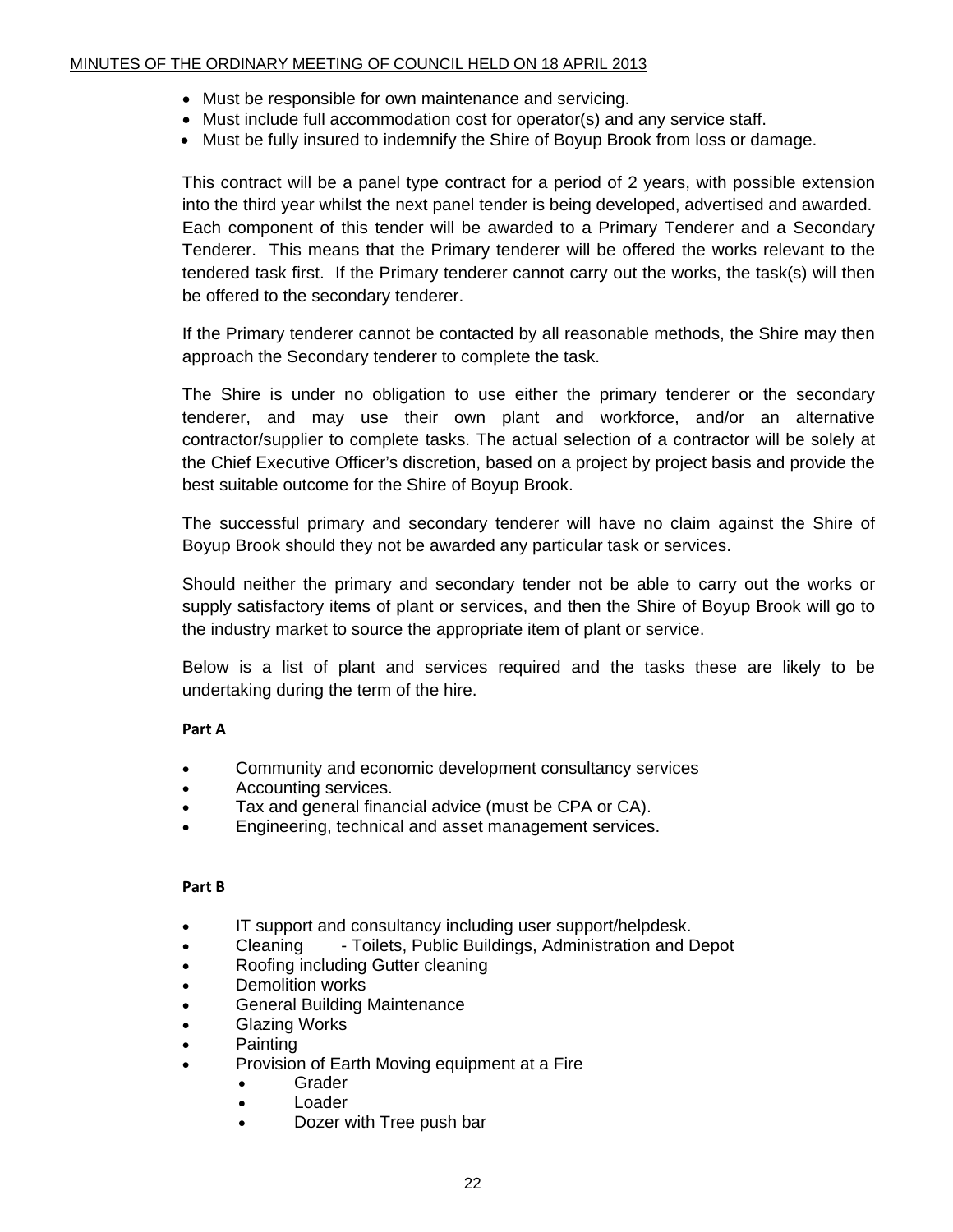#### **Part C**

- Grader: 12H or similar
- Dozer D7 or similar
- **Excavators**
- 6 wheel end tipper
- Semi-Trailer tipper
- Multi tyred roller
- Bobcat / Side Steer Loader
- Backhoe Loader
- Traffic management
- Works Supervisor/Project Manager
- Surveyor (General and Licensed)
- Seal edge repairs 300 wide/500 wide/700 wide
- **Other Plant Services**
- Plumber
- Electrician
- Fencing (Shire supplied materials):
	- 1800 chain link mesh
	- Rural farm fencing 6 line plus plain/m
	- 1800 high Good Neighbour fencing
- Fencing (including all materials)
	- 1800 chain link mesh
	- Rural farm fencing  $-6$  line plus plain/m
	- 1800 high Good Neighbour fencing
- Reticulation repairs labour rates and travel.
- Weed Spraying labour rates and travel.
- Footpath Construction per square meter (100mm thick concrete allow for formwork, expansion joints)
- Other concrete works, such as building pads, driveways, kerbing etc.

It is expected that the successful supplier will submit all current licenses, insurance certificates and specifications of each type of plant they will be supplying.

It should be clearly understood that this is a 2 year period panel contract and some projects may be remote in location and only items of plant will be selected if all regulatory compliances are current and the items of plant are fit for purpose at the discretion of the Primary Contact person. Worksite safety is our highest priority.

#### **CONSULTATION**

Consultation has been held with:

- Chief Executive Officer
- Manager Works and Services
- Manager Administration and Assets.
- Shires of Menzies, Wiluna, and Broome who have recently awarded similar panel contracts.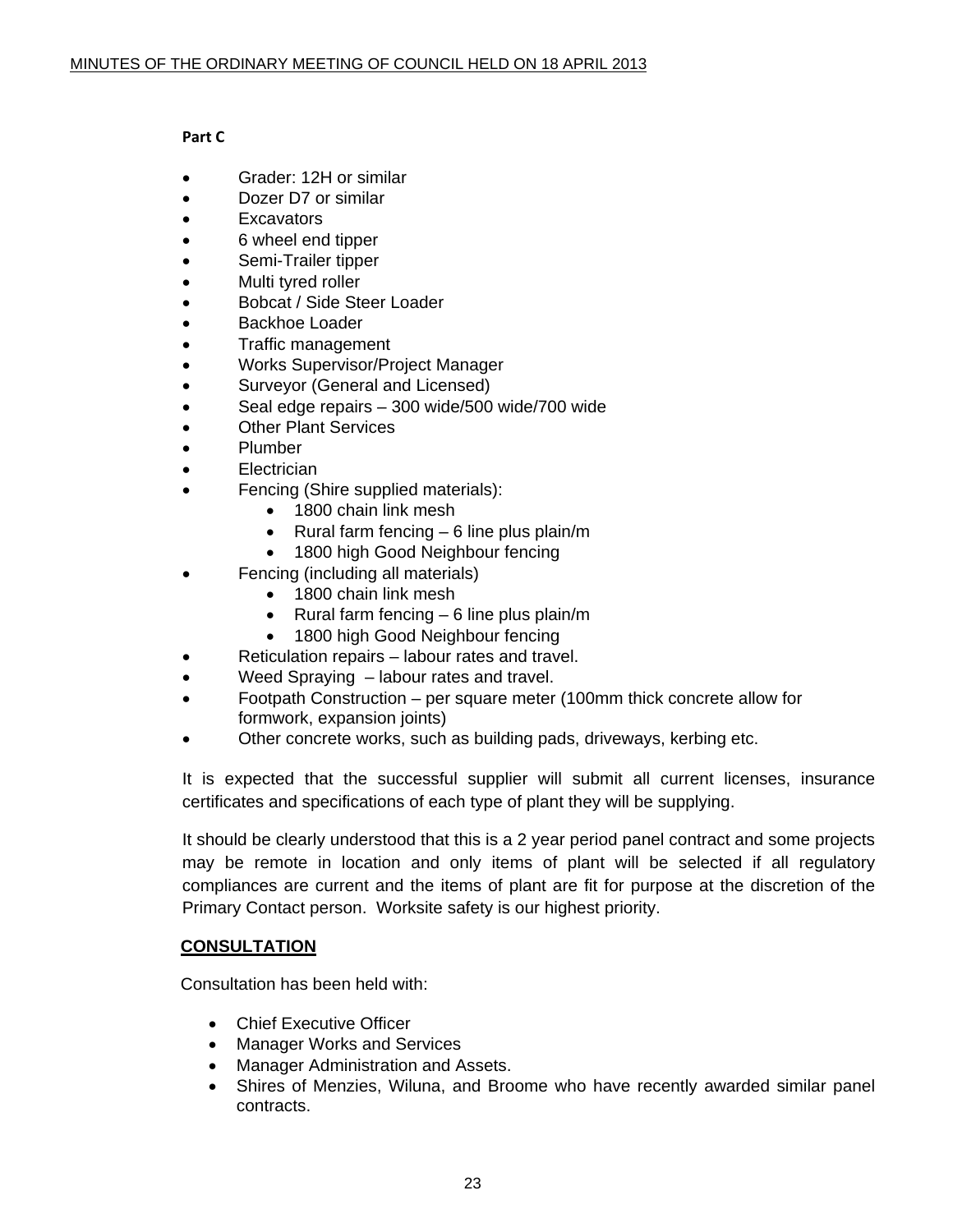#### **STATUTORY OBLIGATIONS**

Legally a Local Government, as a public body, has the responsibility to follow the appropriate processes and to treat all tenderers fairly. The terms and conditions set out in this contract is the standard WALGA contract document and imply that the Shire of Boyup Brook has acted legally and fairly to all tenderers in this case.

Section 3.57(1) of the Local Government Act 1995 requires a Local Government to invite tenders before it enters into a contract for a purchase of a prescribed kind, however Part 4 (Provision of Goods and Services) of the Local Government (Functions and General) Regulations 1996, Regulation 11 states this is only required for purchases worth more than \$100,000 unless Council have delegated otherwise.

The preparation, assessment and award of this tender complies with Part 4 (Provision of Goods and Services) of the Local Government (Functions and General) Regulations 1996 Division 2 – Tendering for Goods and Services.

#### **POLICY IMPLICATIONS**

This contract requires the successful contractors to comply with all of the Council's policy. However the Shire's Regional Price Preference will be relevant to the assessment and weighting criteria.

#### **BUDGET/FINANCIAL IMPLICATIONS**

There are no known budget impacts with this item. This contract provides Shire Staff with the unit rates to be able to prepare budget and project estimates.

#### **STRATEGIC IMPLICATIONS**

2008-2013 Strategic Plan – Planning for the Future

Critical Success Factor:

*Establishment of sound management practices and a structure which will enable the delivery of the Strategic Plan* 

Action:

*Review required Council services and service delivery (managerial priorities) of current and future strategic major works.* 

Action 102: Maintain and enhance rural roads through the Shire.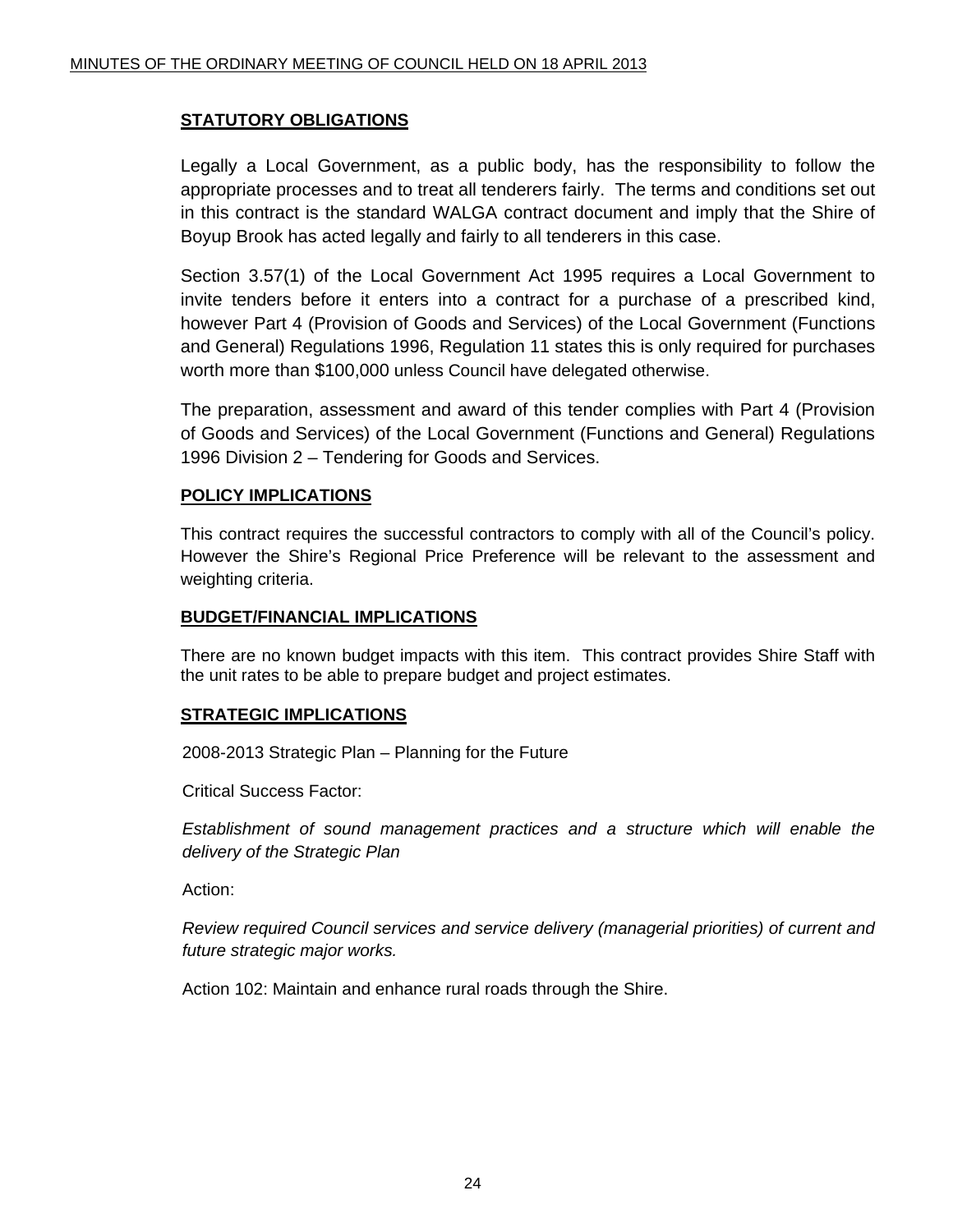#### **SUSTAINABILITY IMPLICATIONS**

#### ¾ **Environmental**

This contract provides purchasing advantages to act immediately for environmental and seasonal work tasks.

#### ¾ **Economic**

This contract allows Shire Staff to develop estimates and budgets knowing the unit rates for items beforehand.

#### ¾ **Social**

There are no known social issues for this item.

#### **VOTING REQUIREMENTS**

Simple Majority

#### **COUNCIL DECISION & OFFICER RECOMMENDATION – ITEM 8.3.4**

#### **MOVED: Cr Oversby SECONDED: Cr Kaltenrieder**

- **1. That the Council endorses the Request for Tender 013-003 Supply of Various Services and Plant – 2 Year Panel Contract and for the Chief Executive Officer to advertise, assess submissions and bring a report back to the Council to endorse the successful tenderers.**
- **2. That the Council endorses the weighting criteria for the Request for Tender 013-003 Supply of Various Services and Plant – 2 Year Panel Contract as:**

| <b>Description of Qualitative Criteria</b> |                                                                                                                         | Weighting |
|--------------------------------------------|-------------------------------------------------------------------------------------------------------------------------|-----------|
|                                            |                                                                                                                         | ℅         |
| A)                                         | <b>Value for Money</b>                                                                                                  |           |
| i.                                         | Price:                                                                                                                  | 70%       |
| B)                                         | Relevant Experience in providing this service                                                                           | 15%       |
| i.<br>ii.                                  | Provide details of similar services;<br>Demonstrate competency and proven track record of<br>achievement in this field; |           |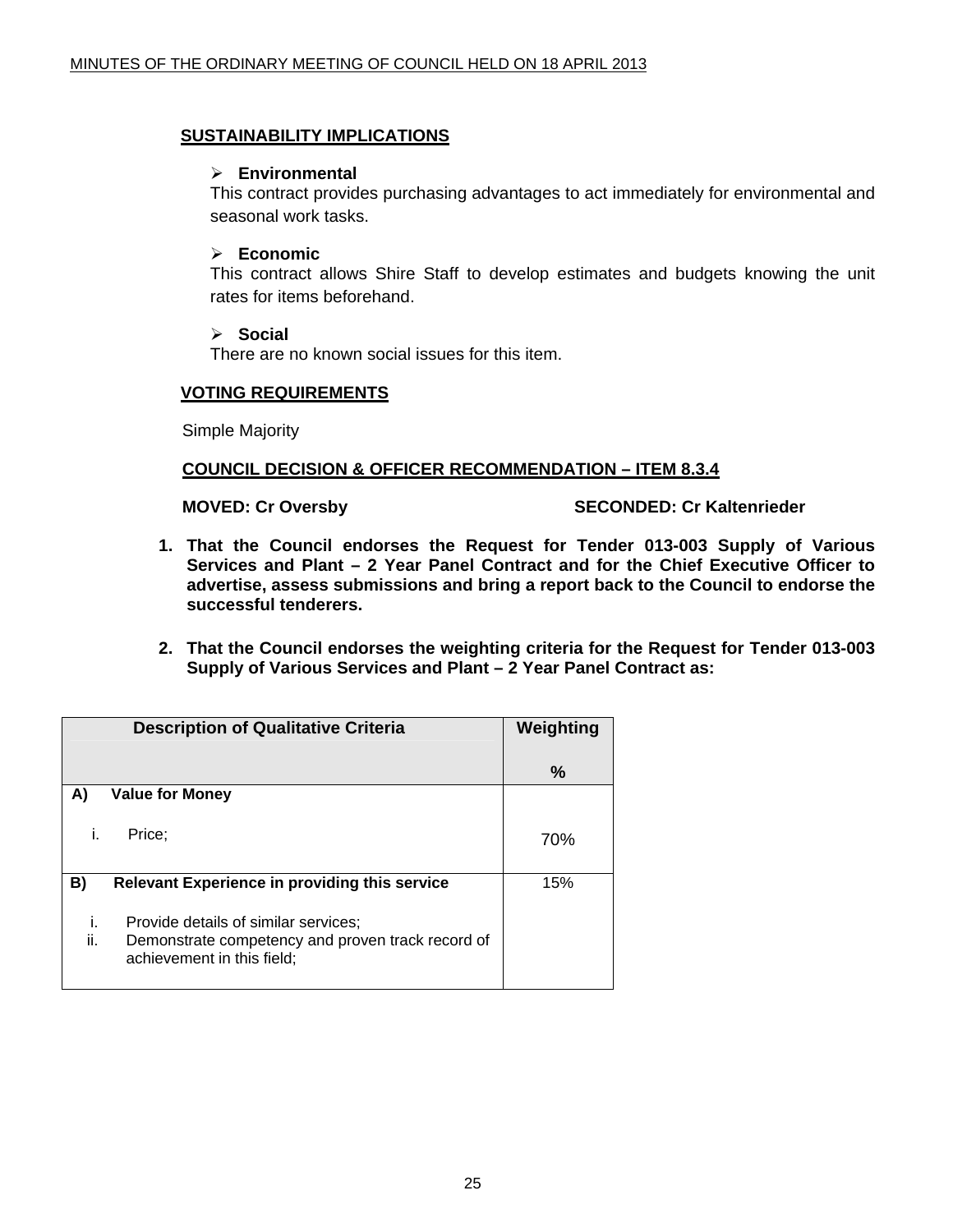| <b>Description of Qualitative Criteria</b>                                                         | Weighting |
|----------------------------------------------------------------------------------------------------|-----------|
|                                                                                                    | ℅         |
| C)<br><b>Respondent's Resources</b>                                                                | 15%       |
| Respondents should demonstrate their ability and sustain the<br>necessary                          |           |
| j.<br>Plant, equipment and materials necessary to<br>supply and provide service;                   |           |
| ii.<br>Any contingency measures or back up of resources<br>including personnel (where applicable). |           |

#### **CARRIED 9/0 Res 55/13**

**NOTE** 

**Council wanted to see provision made in the forms for machine descriptions and specifications where required.**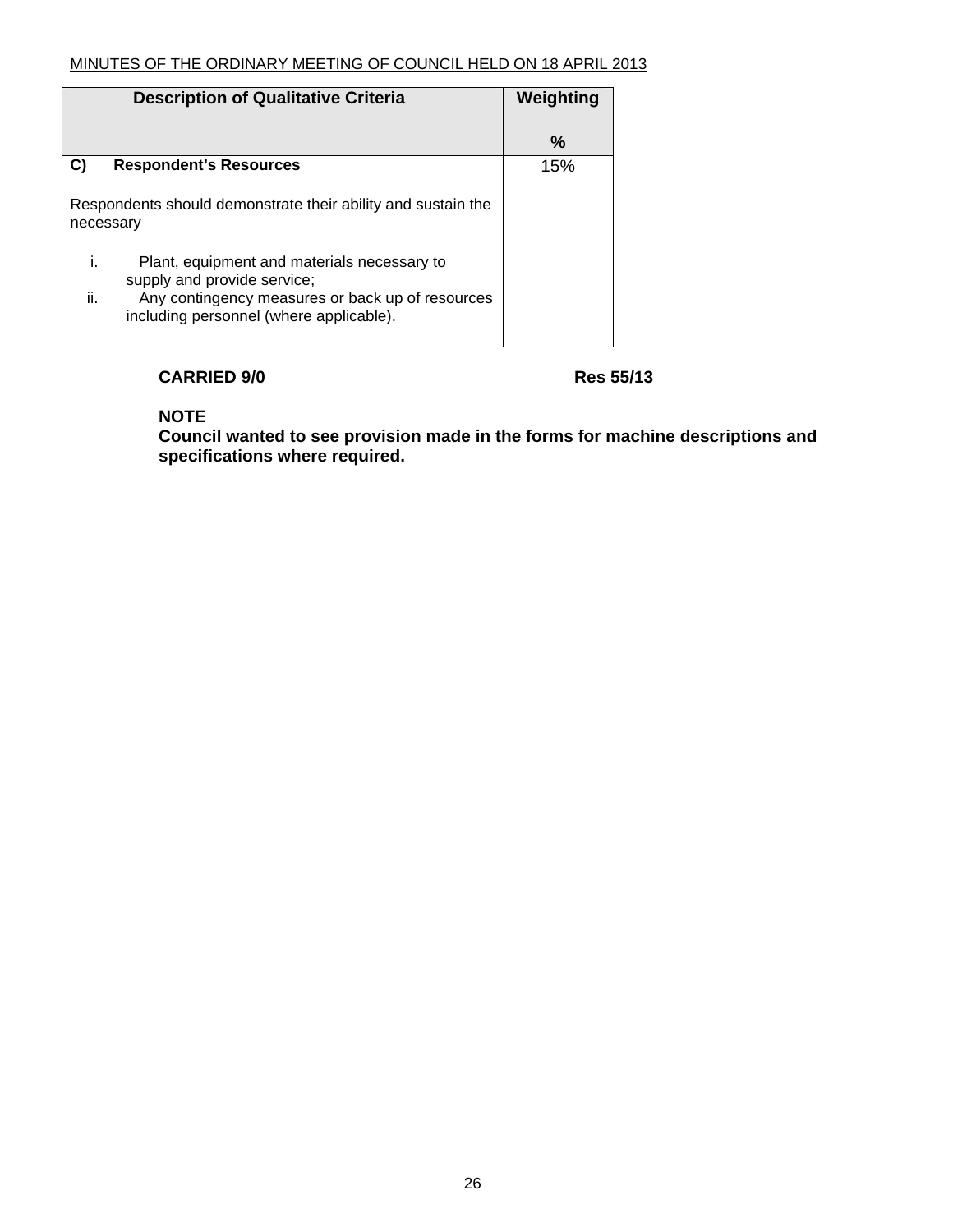#### <span id="page-26-0"></span>**8.3.5 Unallocated Crown Land adjacent to Reserve 47025 Reservoir Road, Boyup Brook**

| Location:                       | Reservoir Road, Boyup Brook            |  |
|---------------------------------|----------------------------------------|--|
| <b>Applicant:</b>               | <b>State Land Services</b>             |  |
| <b>File:</b>                    | <i>RD045</i>                           |  |
| Disclosure of Officer Interest: | None                                   |  |
| Date:                           | 10 April 2013                          |  |
| Author:                         | Alan lamb                              |  |
| <b>Authorizing Officer:</b>     | Not applicable                         |  |
| Attachments:                    | Copy of SLS letter, SLS provided plan. |  |
|                                 |                                        |  |

#### **SUMMARY**

The purpose of this report is to bring the matter back to Council with a recommendation that Council give notice of the intention to close a portion of the road.

#### **BACKGROUND**

 This matter was put before Council at its December meeting where Council resolved as follows:

**That Council agree to the Department of Regional Development and Land's request for it to have the section of Reservoir Road that deviates from its surveyed and dedicated alignment.** 

State Land Services (SLS) subsequently advised that this resolution did not adequately cover the actions required under the Land Administration Act 1997 (LAA).

#### **COMMENT**

 In a nut shell, the Water Corporation seeks to have a portion of Unallocated Crown Land (UCL) Reserved for its use and a hold-up has been that a portion of Reservoir Road is constructed through a portion of the UCL instead of being wholly contained within the road reserve boundary. This matter has been back and forth between DOLA, now called Department of Regional Development and Lands (RDL), and this organisation since 2001 and whilst it is apparent it was never a priority for this organisation, it is a matter that needs to be resolved.

To put it in context, many roads are constructed outside of their dedicated reserve boundaries and whilst it would be ideal for every Road management authority to identify all such occurrences, and work toward amending road reserves (or reconstruct the roads on the correct alignment) this has not been practical from a cost, time and need perspective. Alignment issues then generally only come up when there is a need to do something with the land, as in this case.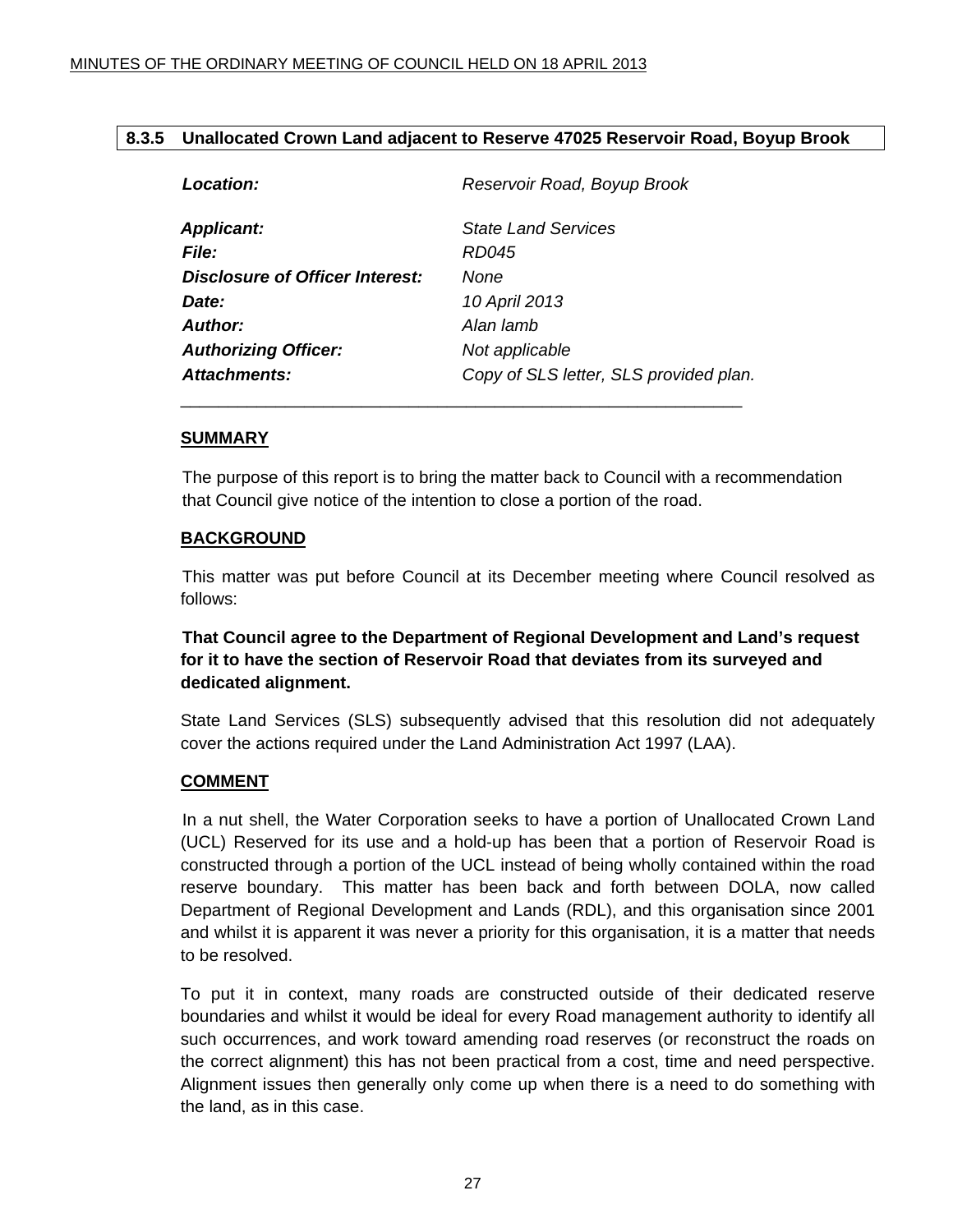In bringing this matter to Council in December last year the approach taken was that RDL and Water Corporation wanted the matter resolved and so perhaps they should bear the cost and the Council resolution (which was also the officer recommendation) mirrored this. On reflection though, as it was this organisation that constructed the road outside of the road reserve boundary, perhaps it is more appropriate for Council to meet at least some of the costs. It is noted that State Lands (a section of RDL) is offering to do some of the advertising and so reduce the cost to Council of the process and it is suggested that Council now agrees to cover the other costs.

The process from here would be for Council to resolve to give notice of its intention to make a request to the Minister for Lands to dedicate a portion of UCL occupied by a portion of Reservoir Road, and to close the unmade portion of Reservoir Road in Reserve 47025 (note the notice regarding the dedication is not required but it is suggested that it be included in the notification regarding the closure). Also that Council accept the SLS offer to assist with the required consultation.

#### **CONSULTATION**

This matter has been before Council previously.

#### **STATUTORY OBLIGATIONS**

The following sections of the Land Administration Act have relevance:

- 56. Dedication of land as road
- *(1) If in the district of a local government* 
	- *(a) land is reserved or acquired for use by the public, or is used by the public, as a road under the care, control and management of the local government; or*
	- *(b) in the case of land comprising a private road constructed and maintained to the satisfaction of the local government —* 
		- *(i) the holder of the freehold in that land applies to the local government, requesting it to do so; or*
		- *(ii) those holders of the freehold in rateable land abutting the private road, the aggregate of the rateable value of whose land is greater than one half of the rateable value of all the rateable land abutting the private road, apply to the local government, requesting it to do so;*

 *or* 

 *(c) land comprises a private road of which the public has had uninterrupted use for a period of not less than 10 years,* 

 *and that land is described in a plan of survey, sketch plan or document; the local government may request the Minister to dedicate that land as a road.* 

- *(2) If a local government resolves to make a request under subsection (1), it must* 
	- *(a) in accordance with the regulations prepare and deliver the request to the Minister; and*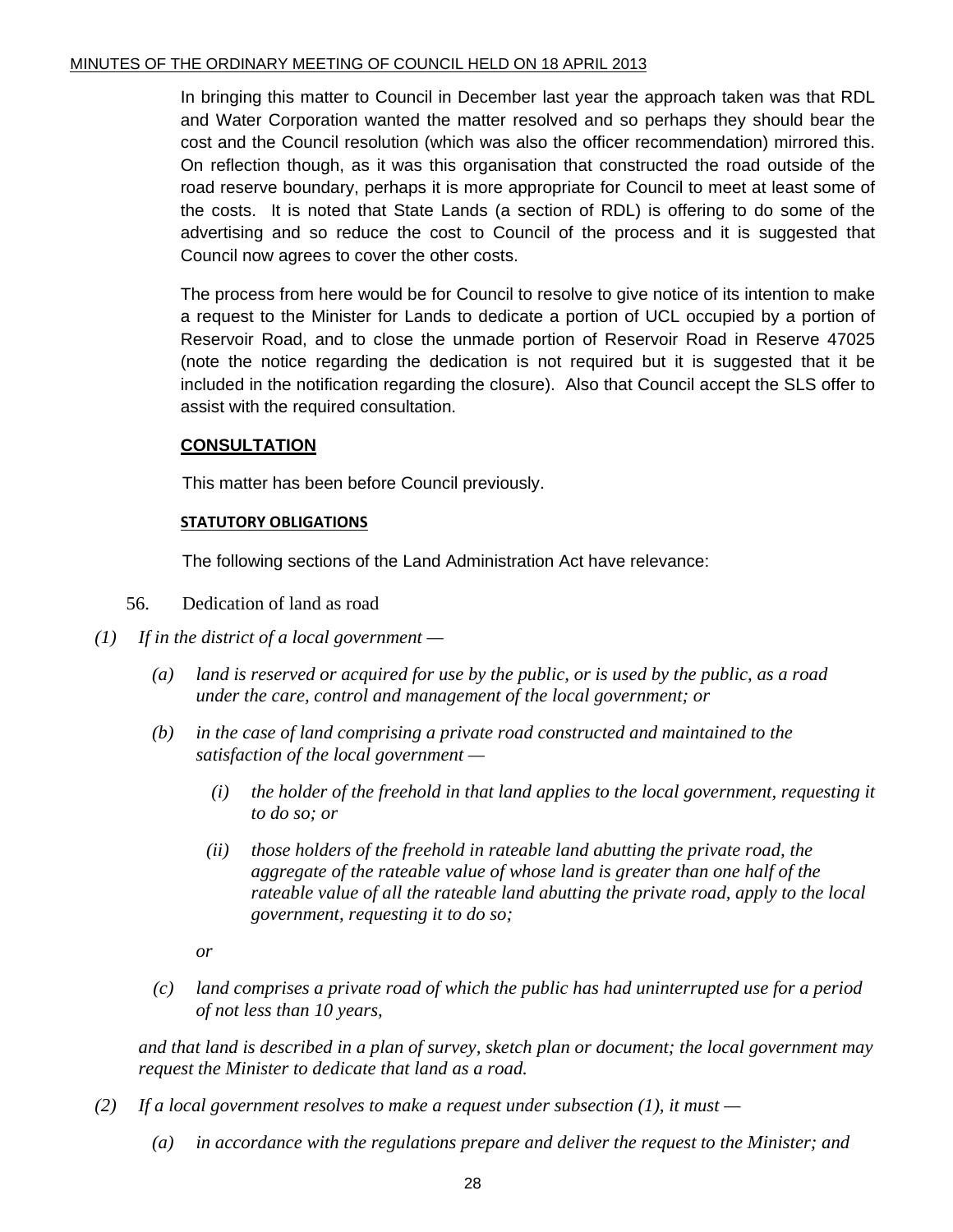- *(b) provide the Minister with sufficient information in a plan of survey, sketch plan or document to describe the dimensions of the proposed road.*
- *(3) On receiving a request delivered to him or her under subsection (2), the Minister must consider the request and may then —* 
	- *(a) subject to subsection (5), by order grant the request; or*
	- *(b) direct the relevant local government to reconsider the request, having regard to such matters as he or she thinks fit to mention in that direction; or*
	- *(c) refuse the request.*
- *(4) On the Minister granting a request under subsection (3), the relevant local government is liable to indemnify the Minister against any claim for compensation (not being a claim for compensation in respect of land referred to in subsection (6)) in an amount equal to the amount of all costs and expenses reasonably incurred by the Minister in considering and granting the request.*
- *(5) To be dedicated under subsection (3)(a), land must immediately before the time of dedication be —* 
	- *(a) unallocated Crown land or, in the case of a private road, alienated land; and*
	- *(b) designated in the relevant plan of survey, sketch plan or document as having the purpose of a road.*
- *(6) If land referred to in subsection (1)(b) or (c) is dedicated under subsection (3)(a), a person with an interest in that land (including a person who has the benefit of an easement created under section 167A of the TLA) is not entitled to compensation because of that dedication.*

 *[Section 56 amended by No. 59 of 2000 s. 16.]* 

#### *58. Closing roads*

- *(1) When a local government wishes a road in its district to be closed permanently, the local government may, subject to subsection (3), request the Minister to close the road.*
- *(2) When a local government resolves to make a request under subsection (1), the local government must in accordance with the regulations prepare and deliver the request to the Minister.*
- *(3) A local government must not resolve to make a request under subsection (1) until a period of 35 days has elapsed from the publication in a newspaper circulating in its district of notice of motion for that resolution, and the local government has considered any objections made to it within that period concerning the proposals set out in that notice.*
- *(4) On receiving a request delivered to him or her under subsection (2), the Minister may, if he or she is satisfied that the relevant local government has complied with the requirements of subsections (2) and (3) —* 
	- *(a) by order grant the request; or*
	- *(b) direct the relevant local government to reconsider the request, having regard to such matters as he or she thinks fit to mention in that direction; or*
	- *(c) refuse the request.*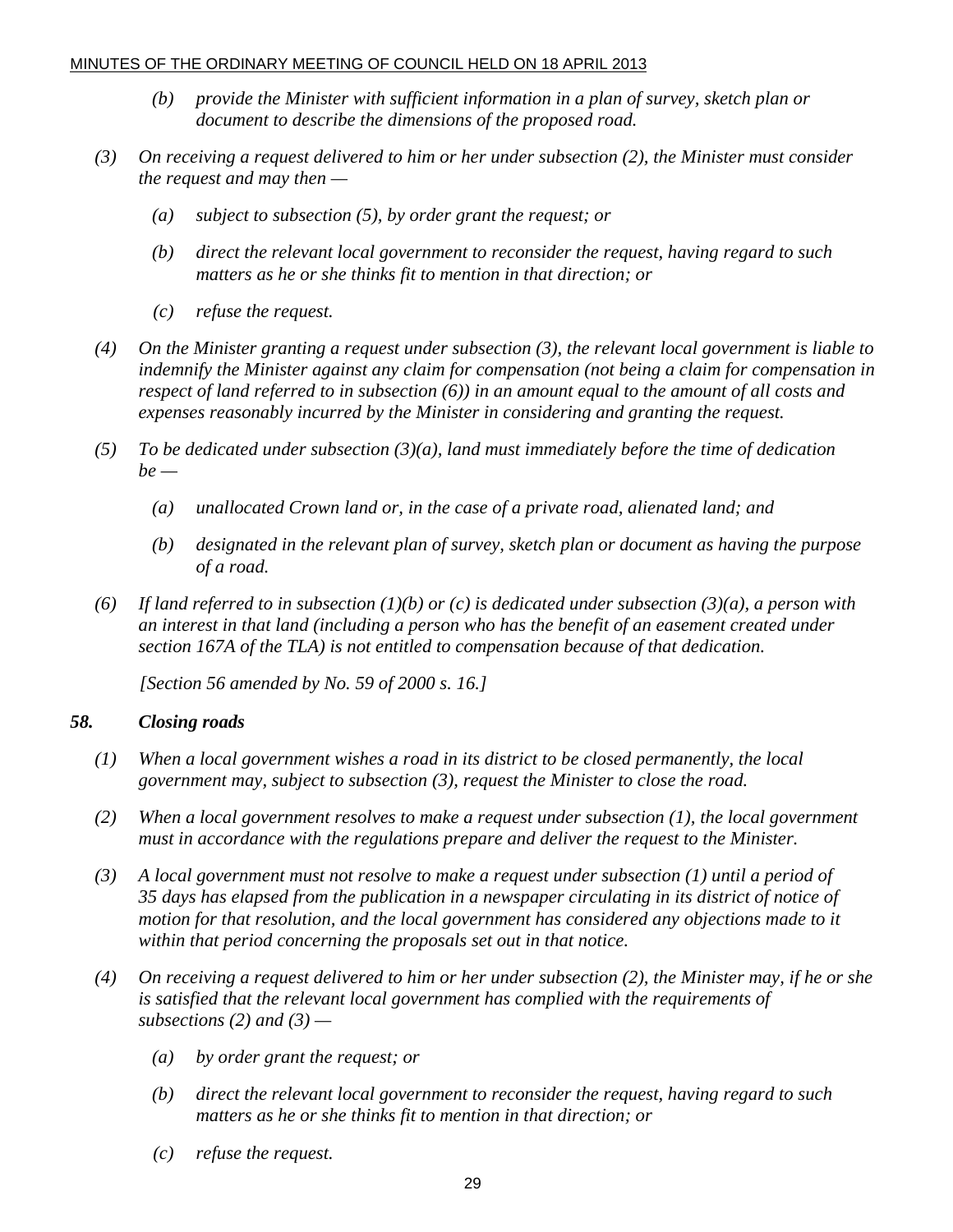- *(5) If the Minister grants a request under subsection (4)* 
	- *(a) the road concerned is closed on and from the day on which the relevant order is registered; and*
	- *(b) any rights suspended under section 55(3)(a) cease to be so suspended.*
- *(6) When a road is closed under this section, the land comprising the former road* 
	- *(a) becomes unallocated Crown land; or*
	- *(b) if a lease continues to subsist in that land by virtue of section 57(2), remains Crown land.*

#### **POLICY IMPLICATIONS**

Nil

#### **BUDGET/FINANCIAL IMPLICATIONS**

Council will need to meet the costs of advertising and other related administrative costs but these should be covered by general provisions for advertising and administration.

#### **STRATEGIC IMPLICATIONS**

Nil

#### **SUSTAINABILITY IMPLICATIONS**

- ¾ **Environmental**  There are no known significant environmental issues.
- ¾ **Economic**  There are no known significant economic issues.
- ¾ **Socia**l There are no known significant social issues.

#### **VOTING REQUIREMENTS**

Simple majority

#### **COUNCIL DECISION & OFFICER RECOMMENDATION – ITEM 8.3.5**

**MOVED: Cr Moir SECONDED: Cr Biddle** 

**That Council give notice of its intention to make a request to the Minister for Lands to dedicate a portion of UCL occupied by a portion of Reservoir Road, and to close the unmade portion of Reservoir Road in Reserve 47025. Also that Council accept the offer made by State Land Services to assist with the notification process.** 

**CARRIED 9/0 Res 56/13**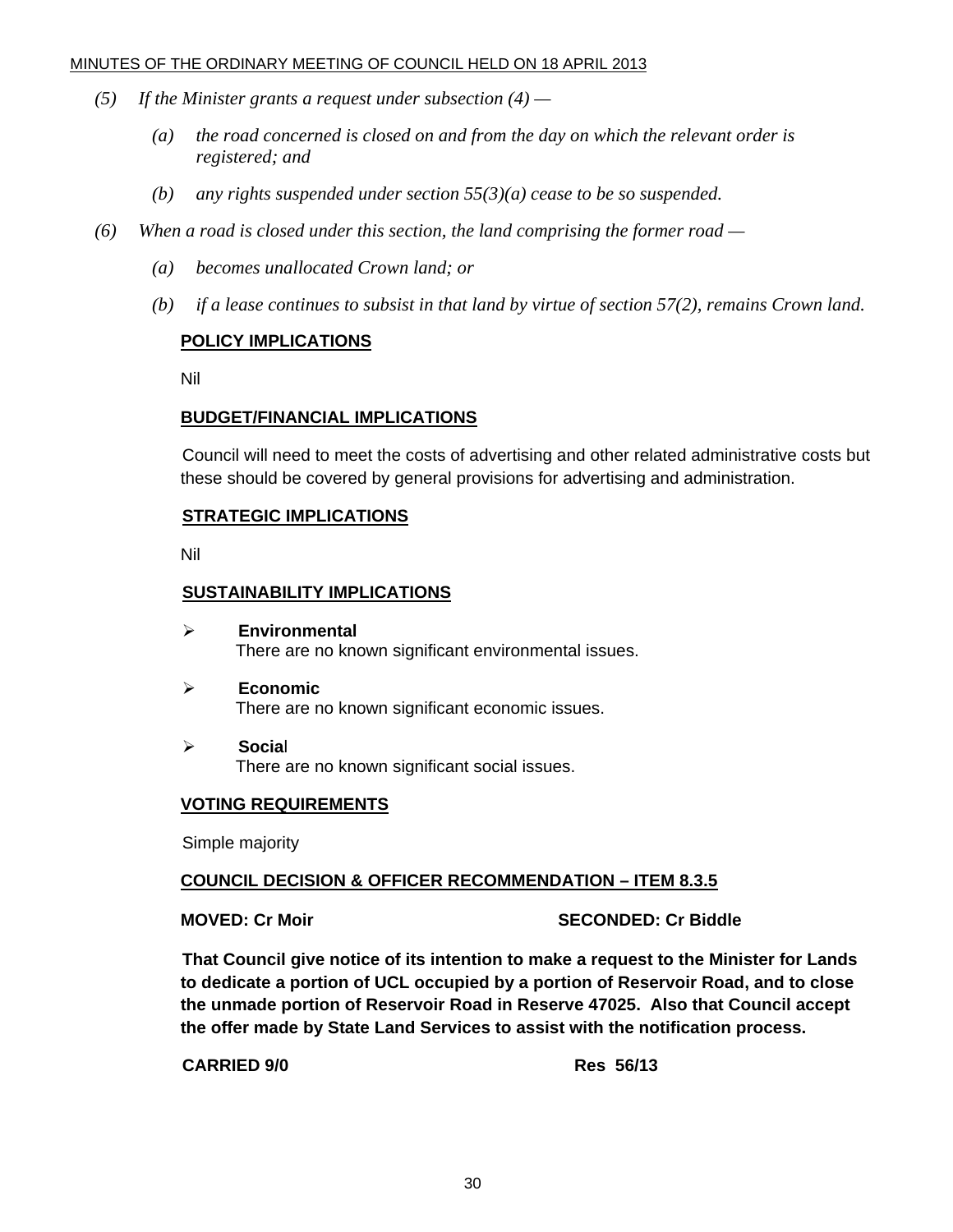#### <span id="page-30-0"></span>**Impartiality Interest**

**Cr Oversby declared an impartiality interest in item 8.3.7 due to being a member of the Lions Club Boyup Brook.** 

#### **8.3.7 Lions Club Boyup Brook – Sandakan Scholarship Sponsorship request**

| Location:                       | N/a                    |
|---------------------------------|------------------------|
| <b>Applicant:</b>               | Lions Club Boyup Brook |
| <b>File:</b>                    |                        |
| Disclosure of Officer Interest: | None                   |
| Date:                           | 11 April, 2013         |
| Author:                         | Alan lamb              |
| <b>Authorizing Officer:</b>     | Not applicable         |
| Attachments:                    | Copy of letter         |

#### **SUMMARY**

The purpose of this report is to put before Council a sponsorship request with the recommendation that it be agreed to.

#### **BACKGROUND**

 Each year for a number of years Council has budgeted to financially assist the local Lions Club with its Sandakan Scholarship initiative on the basis of "if requested and approved". The 2012/13 budget contains provision for a contribution of \$2,500 and the Club has requested this amount.

#### **COMMENT**

 Council assist with local Lions Club with its Sandakan Day function each year and some time ago started the practice of also allowing for a cash contribution toward the annual scholarship. Until recent times the Club has not sought to access this funding opportunity but increasing costs and reducing sponsorships has resulted in their need to seek Council assistance last and this year. This being the case, and probable trend, it would perhaps be prudent to budget for a sponsorship contribution to be made without the previously applied caveats.

#### **CONSULTATION**

Nil other than with staff.

#### **STATUTORY OBLIGATIONS**

Nil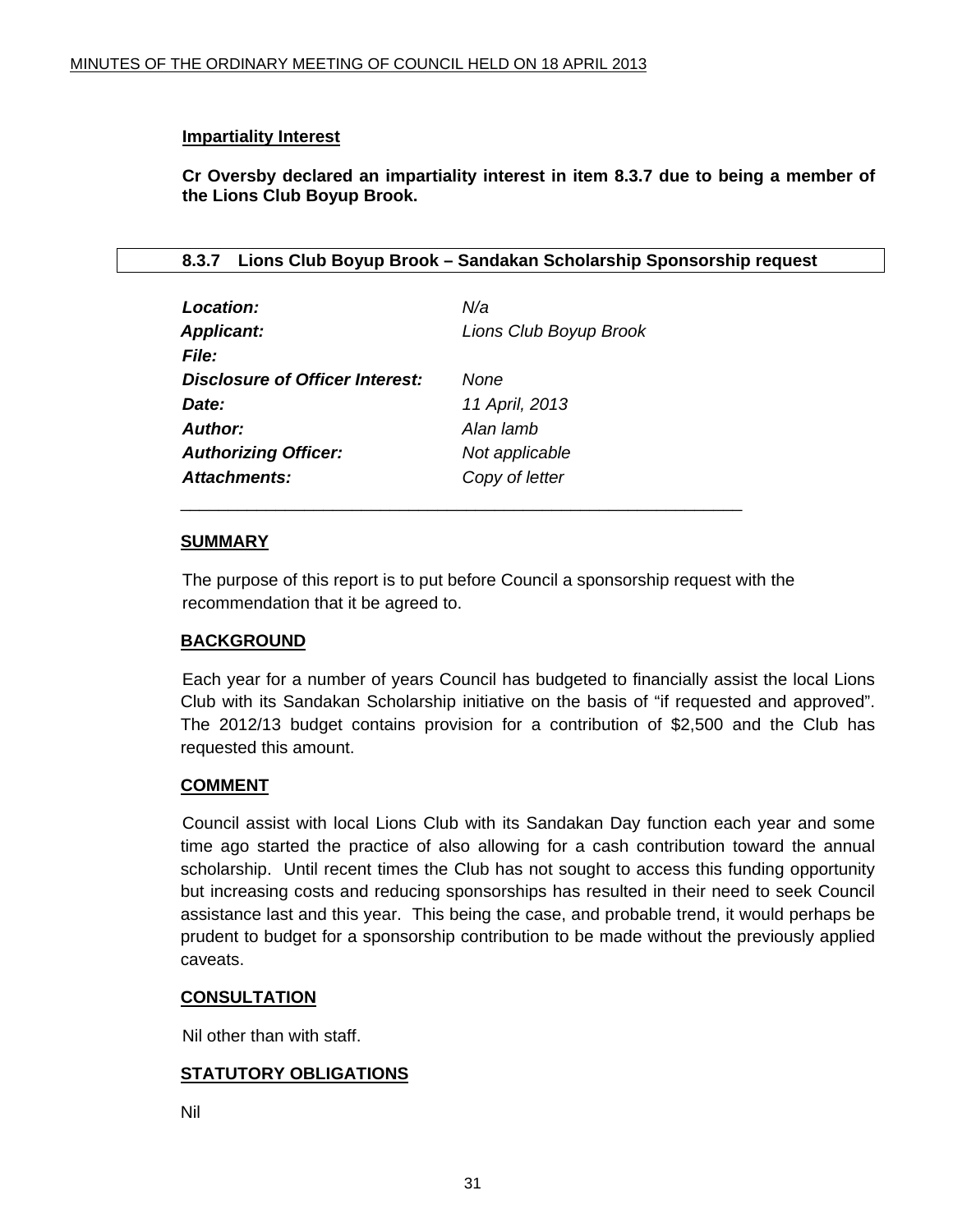#### **POLICY IMPLICATIONS**

Nil

#### **BUDGET/FINANCIAL IMPLICATIONS**

Nil, provision was made in the current budget to make the requested payment.

#### **STRATEGIC IMPLICATIONS**

Nil

#### **SUSTAINABILITY IMPLICATIONS**

- ¾ **Environmental**  There are no known significant environmental issues.
- ¾ **Economic**  There are no known significant economic issues.
- ¾ **Socia**l There are no known significant social issues.

#### **VOTING REQUIREMENTS**

Absolute majority

#### **COUNCIL DECISION & OFFICER RECOMMENDATION – ITEM 8.3.7**

**MOVED: Cr Biddle SECONDED: Cr O'Hare** 

**That Council agree to provide the Lions Club Boyup Brook with \$2,500 as sponsorship toward its Sandakan Scholarship initiative.** 

**CARRIED BY ABSOLUTE MAJORITY 9/0 Res 57/13**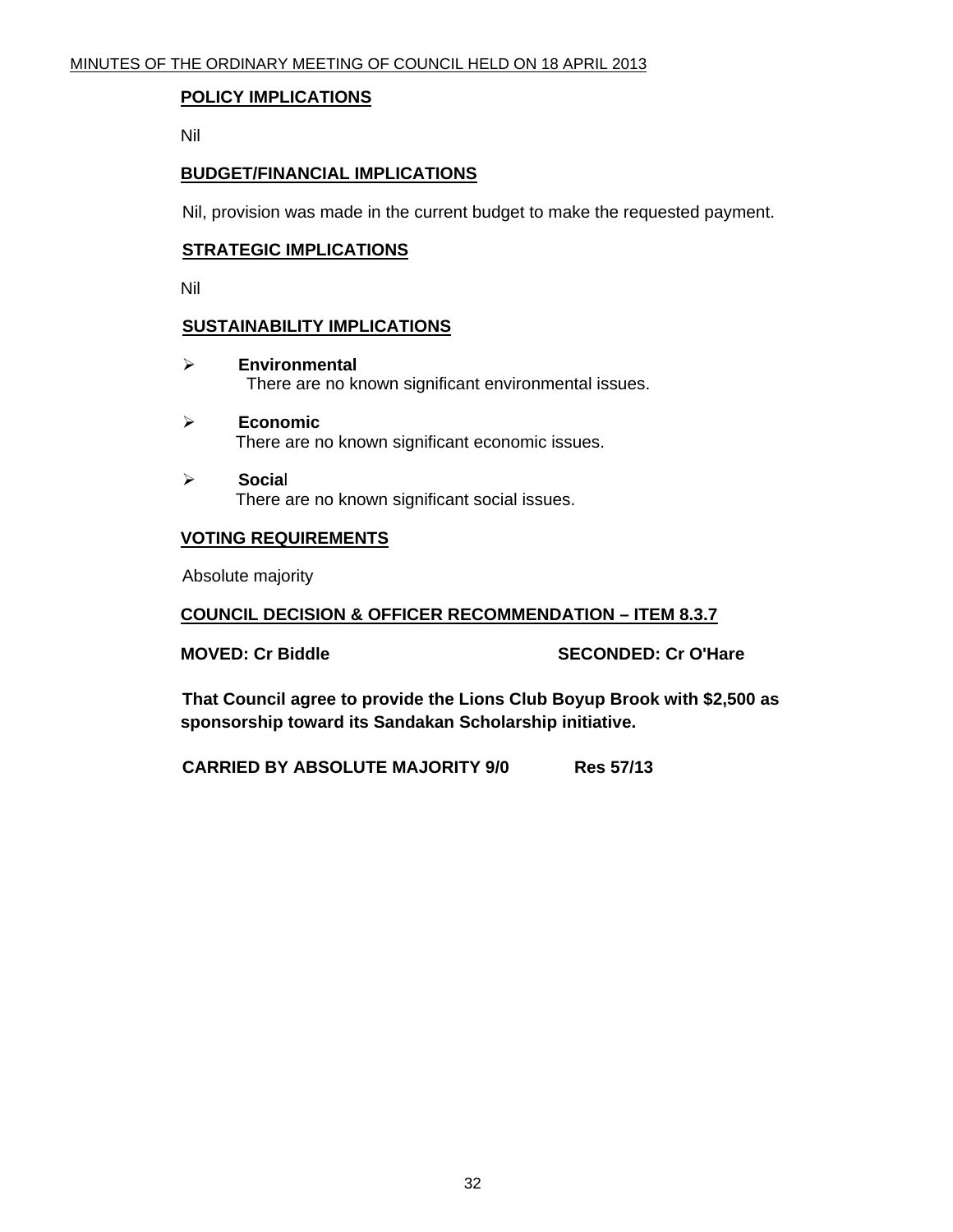<span id="page-32-0"></span>

| Integrated Planning - Corporate Plan, Customer Satisfaction Survey -<br>8.3.8<br>appointment of consultants |                 |  |
|-------------------------------------------------------------------------------------------------------------|-----------------|--|
|                                                                                                             |                 |  |
| Location:                                                                                                   | N/a             |  |
| <b>Applicant:</b>                                                                                           | N/a             |  |
| <b>File:</b>                                                                                                |                 |  |
| Disclosure of Officer Interest:                                                                             | None            |  |
| Date:                                                                                                       | 11 April 2013   |  |
| <b>Author:</b>                                                                                              | Alan Lamb - CEO |  |
| <b>Authorizing Officer:</b>                                                                                 | Not applicable  |  |
| Attachments:                                                                                                | Nil             |  |

\_\_\_\_\_\_\_\_\_\_\_\_\_\_\_\_\_\_\_\_\_\_\_\_\_\_\_\_\_\_\_\_\_\_\_\_\_\_\_\_\_\_\_\_\_\_\_\_\_\_\_\_\_\_\_\_\_\_\_

#### **SUMMARY**

The purpose of this report is to put before Council the recommendation that approval be given to allow anticipated excess provisions made for integrated planning to be used to appoint Dominic Carbone and Associates (DCA) to complete Council's Corporate Plan and JM Community Development Projects to complete a customer satisfaction survey.

#### **BACKGROUND**

The Corporate Plan is required to be completed before 1 July 2013. The customer satisfaction survey is included in the draft Community Strategic Plan and the CEO's performance measures for this year provide that the survey be conducted before the 2013/14 budget is adopted.

#### **COMMENT**

 The Corporate Plan cost has been estimated to be \$20,000 and the survey \$5,000. As will be seen under the heading Budget/Financial Implications, there is sufficient funds provided, in the area of consultants assisting with the integrated planning process, in the budget to meet these costs and the recommendation is that approval be given for some of these funds to be applied to these two projects.

It is likely that some of the unspent strategic planning grant could be applied to these projects and this would reduce the amount Council would need to use from its own resources. It has been argued with The Department for Local Government that the Corporate Plan is an extension of the strategic plan because it shows in detail how Council will deliver the communities expressed requirements over the next four years. Similarly, it has been argued that the community survey questions may have been leading and so there is a need to do customer satisfaction survey in order to make sure that the directions indicated by the survey results are clearly what the community wants before the integrated planning is finalised and the 13/14 budget adopted. The Department has not rejected these arguments and administration is now seeking a formal agreement to a grant budget amendment.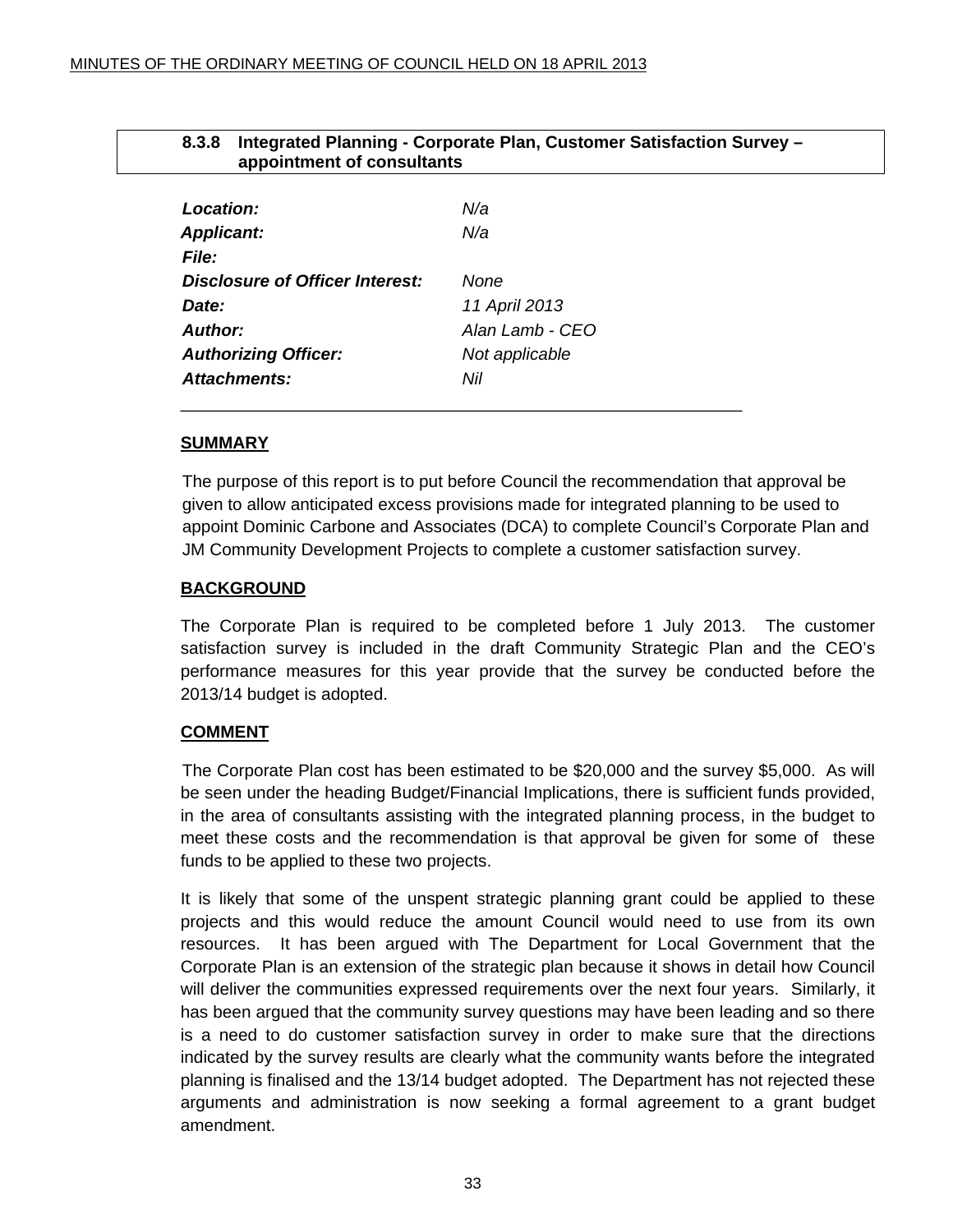#### **CONSULTATION**

 The matter of the Corporate Plan has been before Council a number of times primarily in workshops. The matter of a customer satisfaction survey is included in the draft Community Strategic Plan and the recently adopted CEO's performance criteria.

#### *STATUTORY OBLIGATIONS*

The following Part of the Local Government (Administration) Regulations applies;

*Part 5* — *Annual reports and planning*

 *[Heading inserted in Gazette 26 Aug 2011 p. 3482.]* 

*Division 1* **—** *Preliminary*

 *[Heading inserted in Gazette 26 Aug 2011 p. 3482.]* 

#### **19BA. Terms used**

 *In this Part —* 

*corporate business plan means a plan made under regulation 19DA that, together with a strategic community plan, forms a plan for the future of a district made in accordance with section 5.56;* 

*strategic community plan means a plan made under regulation 19C that, together with a corporate business plan, forms a plan for the future of a district made in accordance with section 5.56.* 

 *[Regulation 19BA inserted in Gazette 26 Aug 2011 p. 3482-3.]* 

*Division 2* **—** *Annual reports*

 *[Heading inserted in Gazette 26 Aug 2011 p. 3483.]* 

## **19B. Information about numbers of certain employees to be included (Act s. 5.53(2)(g))**

 *For the purposes of section 5.53(2)(g) the annual report of a local government for a financial year is to contain the following information —* 

- *(a) the number of employees of the local government entitled to an annual salary of \$100 000 or more;*
- *(b) the number of those employees with an annual salary entitlement that falls within each band of \$10 000 over \$100 000.*

 *[Regulation 19B inserted in Gazette 31 Mar 2005 p. 1032.]* 

## **19CA. Information about modifications to certain plans to be included (Act s. 5.53(2)(i))**

 *(1) This regulation has effect for the purposes of section 5.53(2)(i).*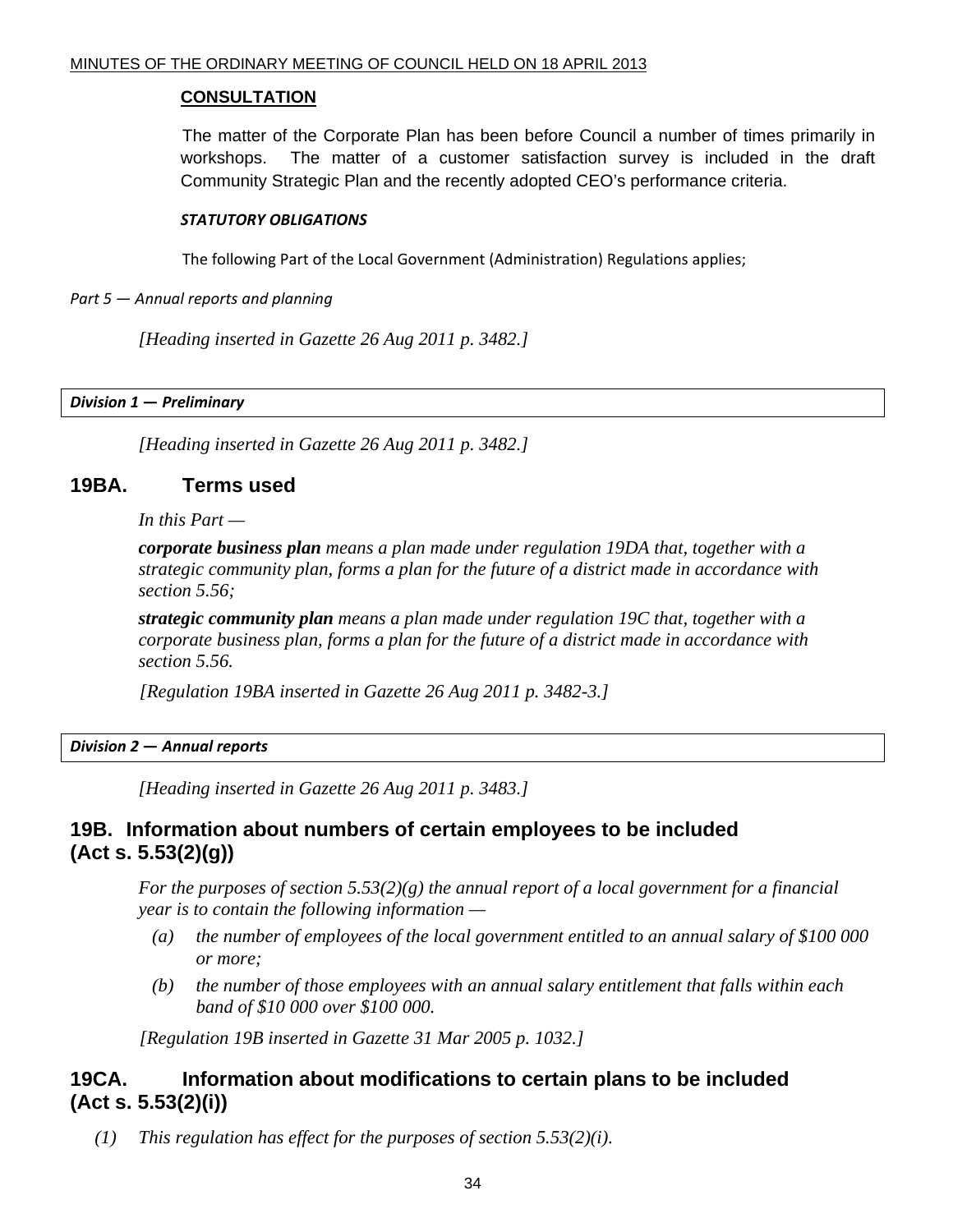- *(2) If a modification is made during a financial year to a local government's strategic community plan, the annual report of the local government for the financial year is to contain information about that modification.*
- *(3) If a significant modification is made during a financial year to a local government's corporate business plan, the annual report of the local government for the financial year is to contain information about that significant modification.*

 *[Regulation 19CA inserted in Gazette 26 Aug 2011 p. 3483.]* 

#### *Division 3* **—** *Planning for the future*

 *[Heading inserted in Gazette 26 Aug 2011 p. 3483.]* 

#### **19C. Strategic community plans, requirements for (Act s. 5.56)**

- *(1) A local government is to ensure that a strategic community plan is made for its district in accordance with this regulation in respect of each financial year after the financial year ending 30 June 2013.*
- *(2) A strategic community plan for a district is to cover the period specified in the plan, which is to be at least 10 financial years.*
- *(3) A strategic community plan for a district is to set out the vision, aspirations and objectives of the community in the district.*
- *(4) A local government is to review the current strategic community plan for its district at least once every 4 years.*
- *(5) In making or reviewing a strategic community plan, a local government is to have regard to* 
	- *(a) the capacity of its current resources and the anticipated capacity of its future resources; and*
	- *(b) strategic performance indicators and the ways of measuring its strategic performance by the application of those indicators; and*
	- *(c) demographic trends.*
- *(6) Subject to sub regulation (9), a local government may modify its strategic community plan, including extending the period the plan is made in respect of.*
- *(7) A council is to consider a strategic community plan, or modifications of such a plan, submitted to it and is to determine\* whether or not to adopt the plan or the modifications. \*Absolute majority required.*
- *(8) If a strategic community plan is, or modifications of a strategic community plan are, adopted by the council, the plan or modified plan applies to the district for the period specified in the plan.*
- *(9) A local government is to ensure that the electors and ratepayers of its district are consulted during the development of a strategic community plan and when preparing modifications of a strategic community plan.*
- *(10) A strategic community plan for a district is to contain a description of the involvement of the electors and ratepayers of the district in the development of the plan or the preparation of modifications of the plan.*

 *[Regulation 19C inserted in Gazette 26 Aug 2011 p. 3483-4.]*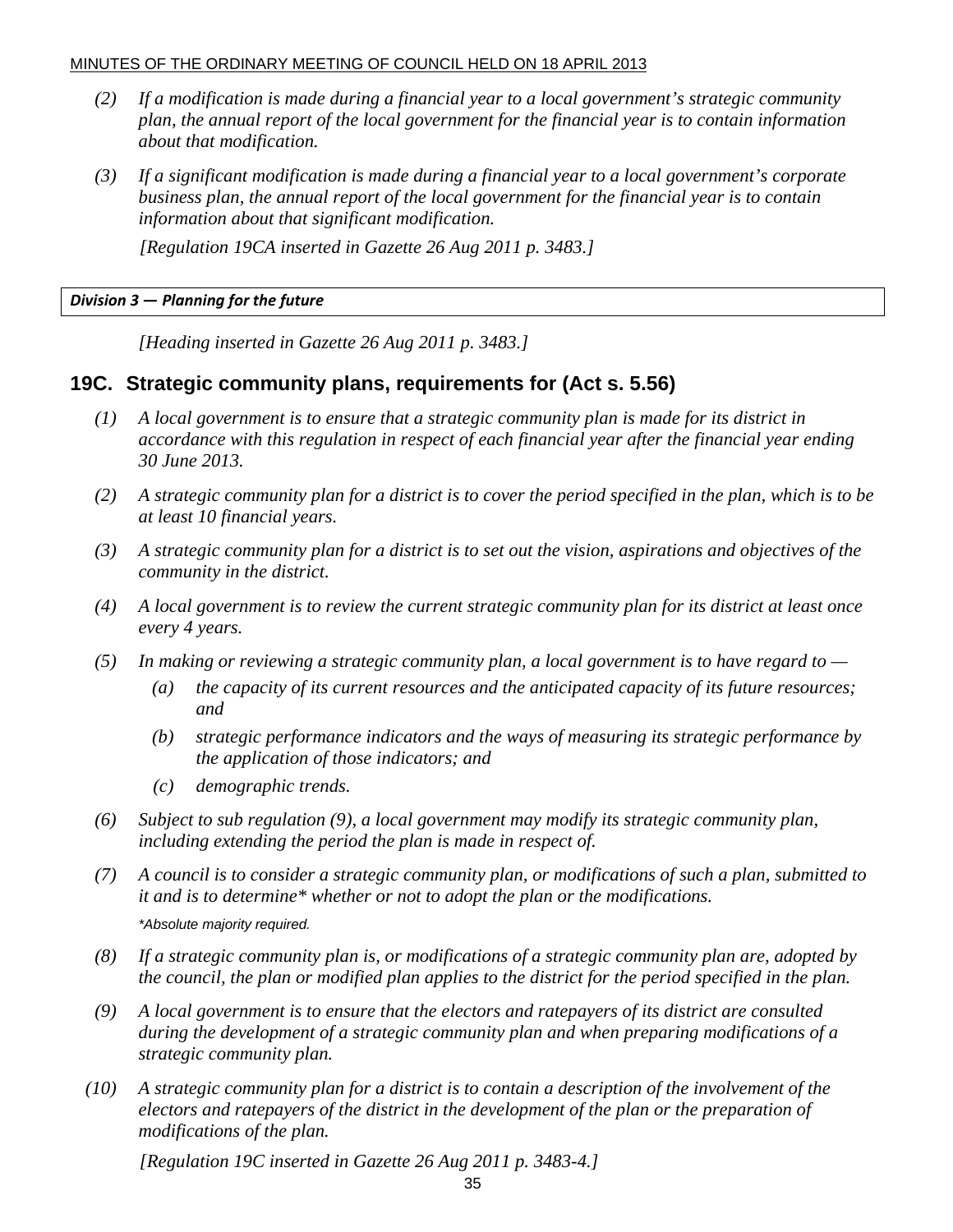## **19DA. Corporate business plans, requirements for (Act s. 5.56)**

- *(1) A local government is to ensure that a corporate business plan is made for its district in accordance with this regulation in respect of each financial year after the financial year ending 30 June 2013.*
- *(2) A corporate business plan for a district is to cover the period specified in the plan, which is to be at least 4 financial years.*
- *(3) A corporate business plan for a district is to* 
	- *(a) set out, consistently with any relevant priorities set out in the strategic community plan for the district, a local government's priorities for dealing with the objectives and aspirations of the community in the district; and*
	- *(b) govern a local government's internal business planning by expressing a local government's priorities by reference to operations that are within the capacity of the local government's resources; and*
	- *(c) develop and integrate matters relating to resources, including asset management, workforce planning and long-term financial planning.*
- *(4) A local government is to review the current corporate business plan for its district every year.*
- *(5) A local government may modify a corporate business plan, including extending the period the plan is made in respect of and modifying the plan if required because of modification of the local government's strategic community plan.*
- *(6) A council is to consider a corporate business plan, or modifications of such a plan, submitted to it and is to determine\* whether or not to adopt the plan or the modifications. \*Absolute majority required.*
- *(7) If a corporate business plan is, or modifications of a corporate business plan are, adopted by the council, the plan or modified plan applies to the district for the period specified in the plan.*

 *[Regulation 19DA inserted in Gazette 26 Aug 2011 p. 3484-5.]* 

## **19DB. Transitional provisions for plans for the future until 30 June 2013**

 *(1) In this regulation —* 

*former regulation 19C means regulation 19C as in force immediately before 26 August 2011 and continued under sub regulation (2);* 

*former regulation 19D means regulation 19D as in force immediately before 26 August 2011; plan for the future means a plan for the future of its district made by a local government in accordance with former regulation 19C.* 

- *(2) Except as stated in this regulation, former regulation 19C continues to have effect on and after 26 August 2011 until this regulation expires under sub regulation (7).*
- *(3) A local government is to ensure that a plan for the future applies in respect of each financial year before the financial year ending 30 June 2014.*
- *(4) A local government is not required to review a plan for the future under former regulation 19C(4) on or after 26 August 2011.*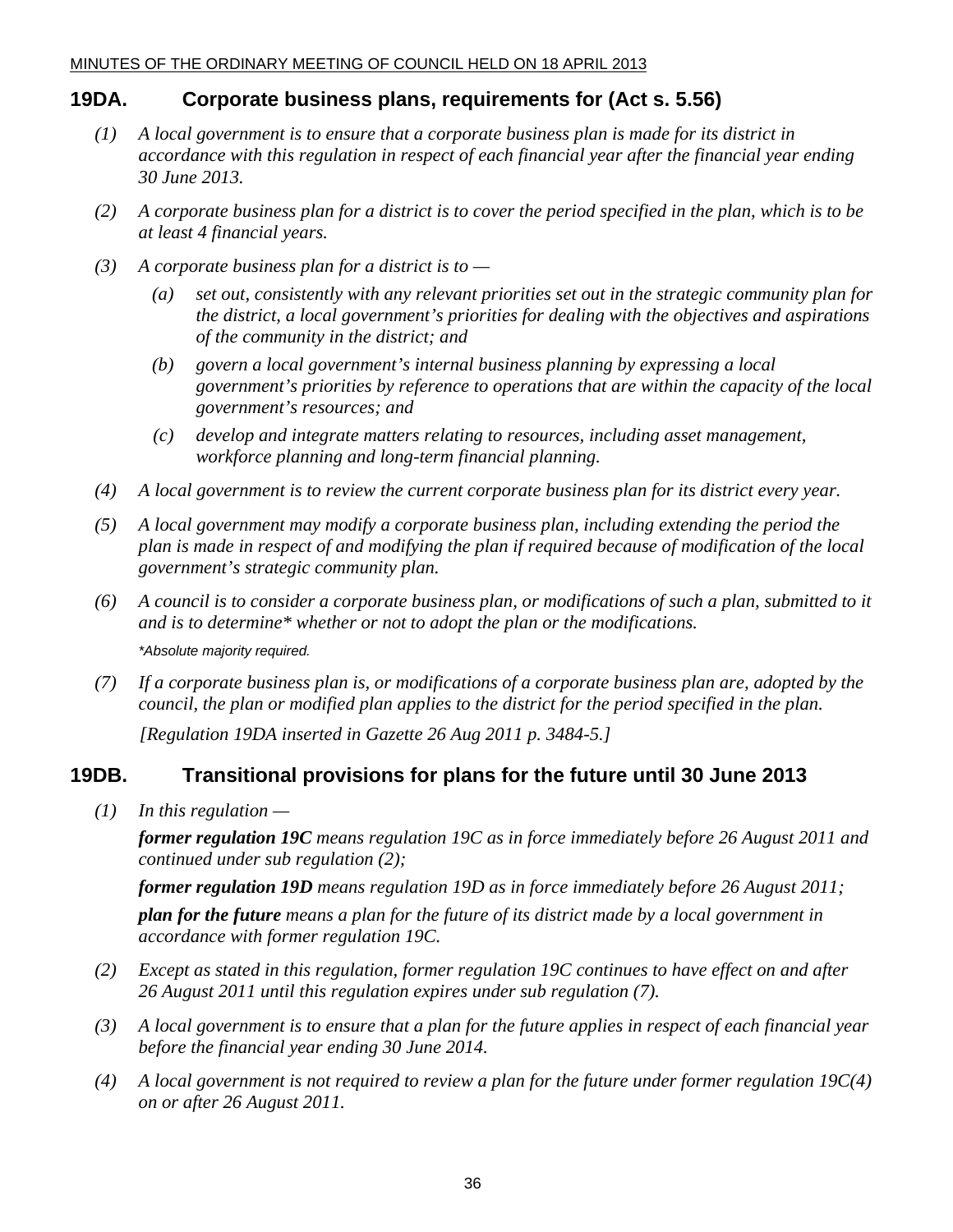- *(5) If, for the purposes of complying with sub regulation (3), a local government makes a new plan for the future, local public notice of the adoption of the plan is to be given in accordance with former regulation 19D.*
- *(6) If a local government modifies a plan for the future under former regulation 19C(4), whether for the purposes of complying with sub regulation (3) or otherwise —* 
	- *(a) the local government is not required to comply with former regulation 19C(7) or (8) in relation to the modifications of the plan; and*
	- *(b) local public notice of the adoption of the modifications of the plan is to be given in accordance with former regulation 19D.*
- *(7) This regulation expires at the end of 30 June 2013.*

 *[Regulation 19DB inserted in Gazette 26 Aug 2011 p. 3485-6.]* 

## **19D. Adoption of plan, public notice of to be given**

- *(1) After the adoption of a strategic community plan, or modifications of a strategic community plan, under regulation 19C, the local government is to give local public notice in accordance with sub regulation (2).*
- *(2) The local public notice is to contain* 
	- *(a) notification that* 
		- *(i) a strategic community plan for the district has been adopted by the council and is to apply to the district for the period specified in the plan; and*
		- *(ii) details of where and when the plan may be inspected;*
		- *or*
	- *(b) where a strategic community plan for the district has been modified* 
		- *(i) notification that the modifications to the plan have been adopted by the council and the plan as modified is to apply to the district for the period specified in the plan; and*
		- *(ii) details of where and when the modified plan may be inspected.*

 *[Regulation 19D inserted in Gazette 31 Mar 2005 p. 1033-4; amended in Gazette 26 Aug 2011 p. 3486.]* 

#### **POLICY IMPLICATIONS**

Nil

#### **BUDGET/FINANCIAL IMPLICATIONS**

The following schedule sets out the current budget, expenditure to date and the grant aspect for integrated planning: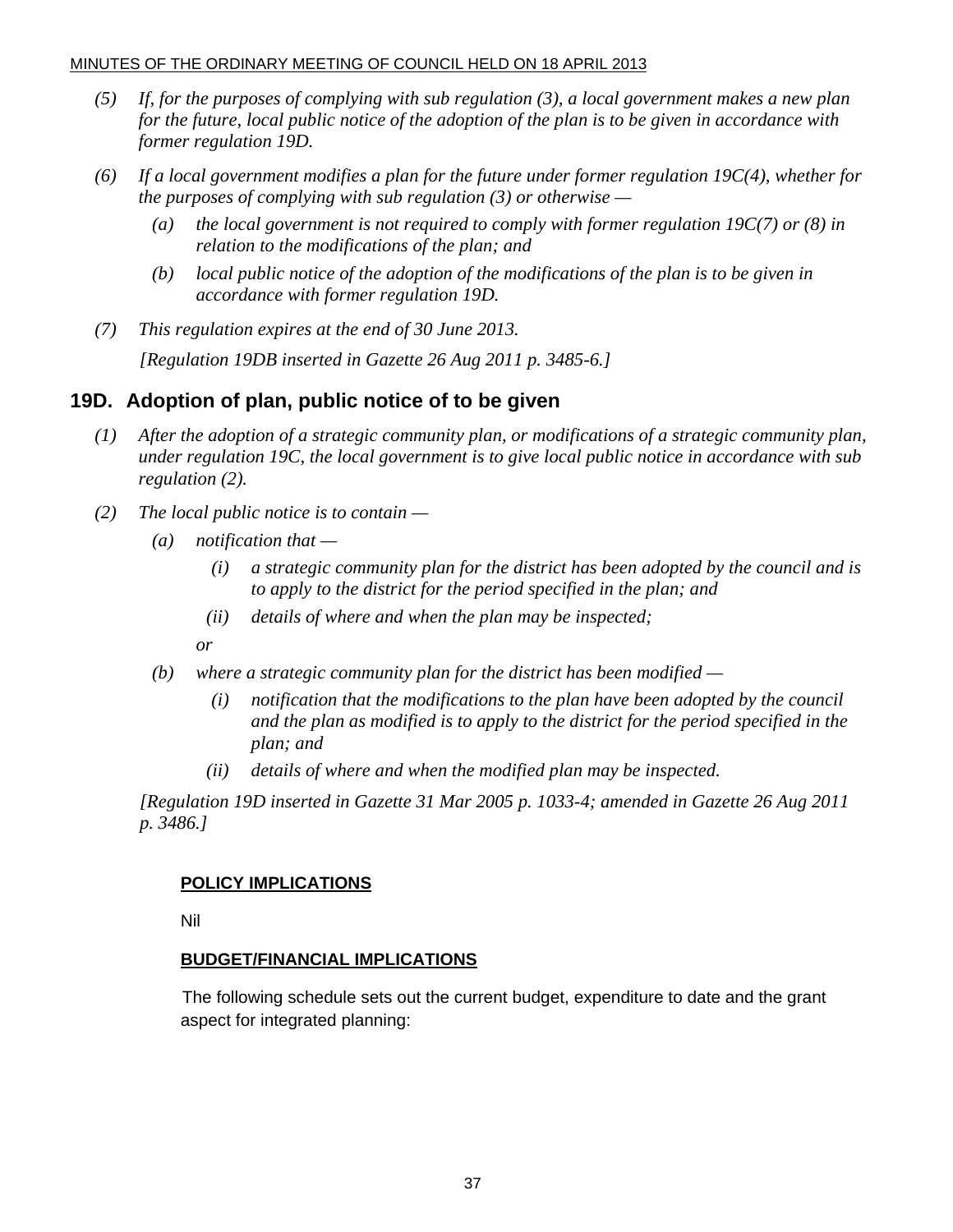|                         |                   | Expenditure additional | forecast          | forecast  | <b>Balance of</b><br>funds |
|-------------------------|-------------------|------------------------|-------------------|-----------|----------------------------|
| Integrated plan         | <b>Budget</b>     | to date                | expenditure       | 30/6/2013 | available                  |
| <b>Financial Plan</b>   | 23,243            | 9,730                  |                   | 9,730     | 13,513                     |
| Strategic Plan          | 31,514            | 9,495                  | 4,300             | 13,795    | 17,719                     |
| <b>Asset Management</b> |                   |                        |                   |           |                            |
| Plan                    | 36,000            | 8,442                  |                   | 8,442     | 27,558                     |
| Total                   |                   |                        |                   |           | 58,790                     |
|                         |                   |                        |                   |           |                            |
|                         | <b>Balance of</b> |                        |                   |           |                            |
|                         | grant             | estimated              | <b>Balance of</b> |           |                            |
|                         | carried           | expenditure grant      |                   |           |                            |
| Integrated plan         | forward           | to 30/6/2013 funding   |                   |           |                            |
| <b>Financial Plan</b>   | 7,750             | 9,730                  |                   |           |                            |
| Strategic Plan          | 33,214            | 13,795                 | 19,419            |           |                            |
| <b>Asset Management</b> |                   |                        |                   |           |                            |
| Plan                    |                   | 8,442                  |                   |           |                            |

As will be seen, unless we can use the balance of the Strategic Planning funding for the two projects we will have to return nearly twenty thousand dollars. There are some transfers of costs that we could legitimately do but this would still result in a significant underspend.

In terms of total funds available, as will be seen from the schedule, we are looking at spending less than budgeted for overall integrated planning, especially on the asset management planning, so Council could look to use this expected surplus to meet the cost of the two projects if it is not possible to use the grant funding.

## **STRATEGIC IMPLICATIONS**

The draft Community Strategic plan provides:

## *Performance Measures*

| <b>INDEX</b>   | <b>LAG INDICATORS</b>                 | <b>LEAD INDICATORS</b>                                                                    |
|----------------|---------------------------------------|-------------------------------------------------------------------------------------------|
| Customer index | <b>Customer Perception</b><br>Survey. | $\triangleleft$ Customer complaints.<br>Customer requests.<br>Survey satisfaction levels. |

Note, customer satisfaction survey and Customer Perception Survey is the same thing.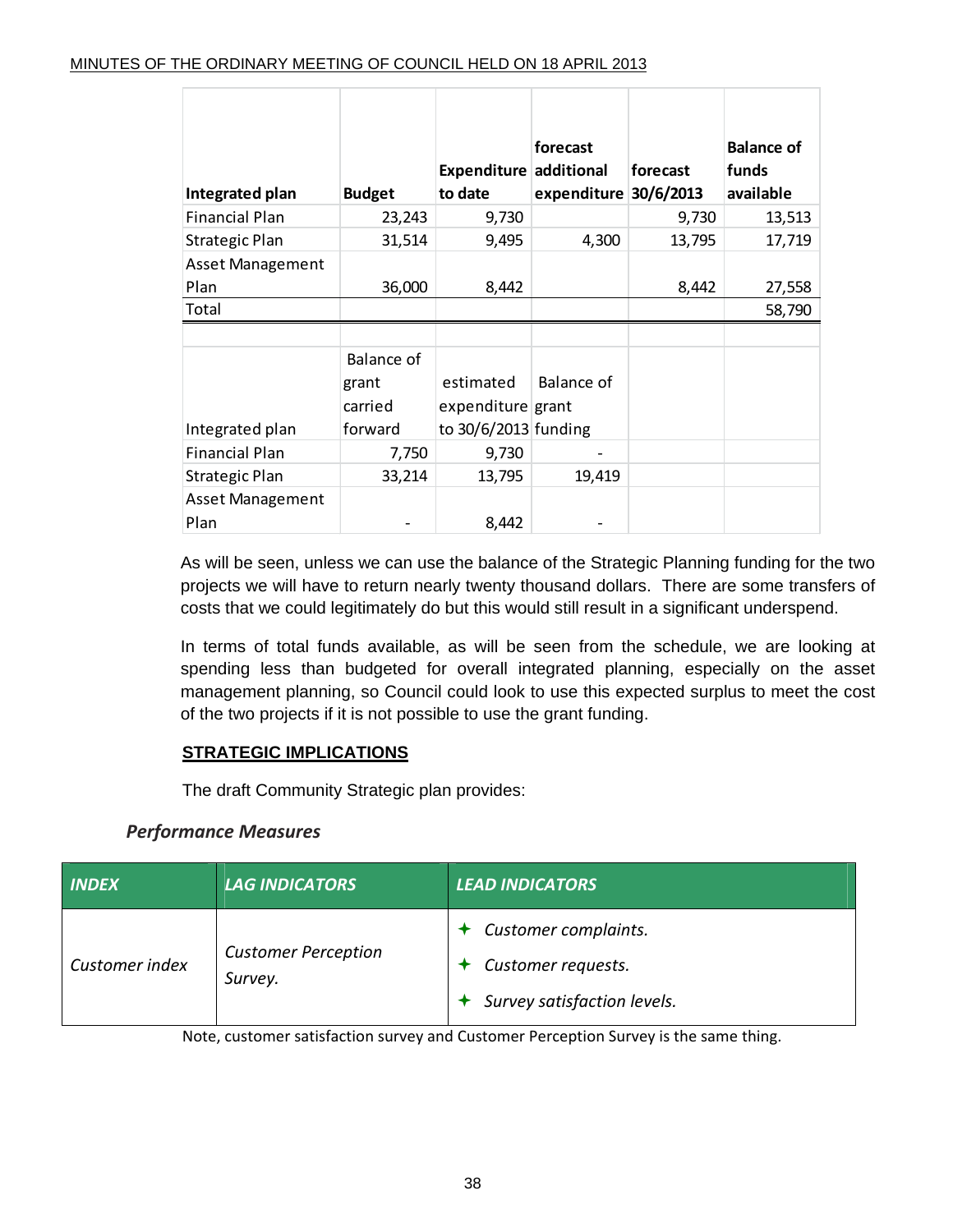#### **SUSTAINABILITY IMPLICATIONS**

- ¾ **Environmental**  There are no known significant environmental issues.
- ¾ **Economic**  There are no known significant economic issues.
- ¾ **Socia**l There are no known significant social issues.

#### **VOTING REQUIREMENTS**

Absolute majority

#### **COUNCIL DECISION & OFFICER RECOMMENDATION – ITEM 8.3.8**

**MOVED: Cr Aird SECONDED: Cr Imrie** 

**That Council approve the expenditure \$25,000 to appoint Dominic Carbone and Associates (DCA), to complete Council's Corporate Plan, and JM Community Development Projects, to complete a customer satisfaction survey, both being a part of the strategic planning process, with the funds coming from the anticipated excess provided for integrated planning processes.** 

 **CARRIED BY ABSOLUTE MAJORITY 9/0 Res 58/13**